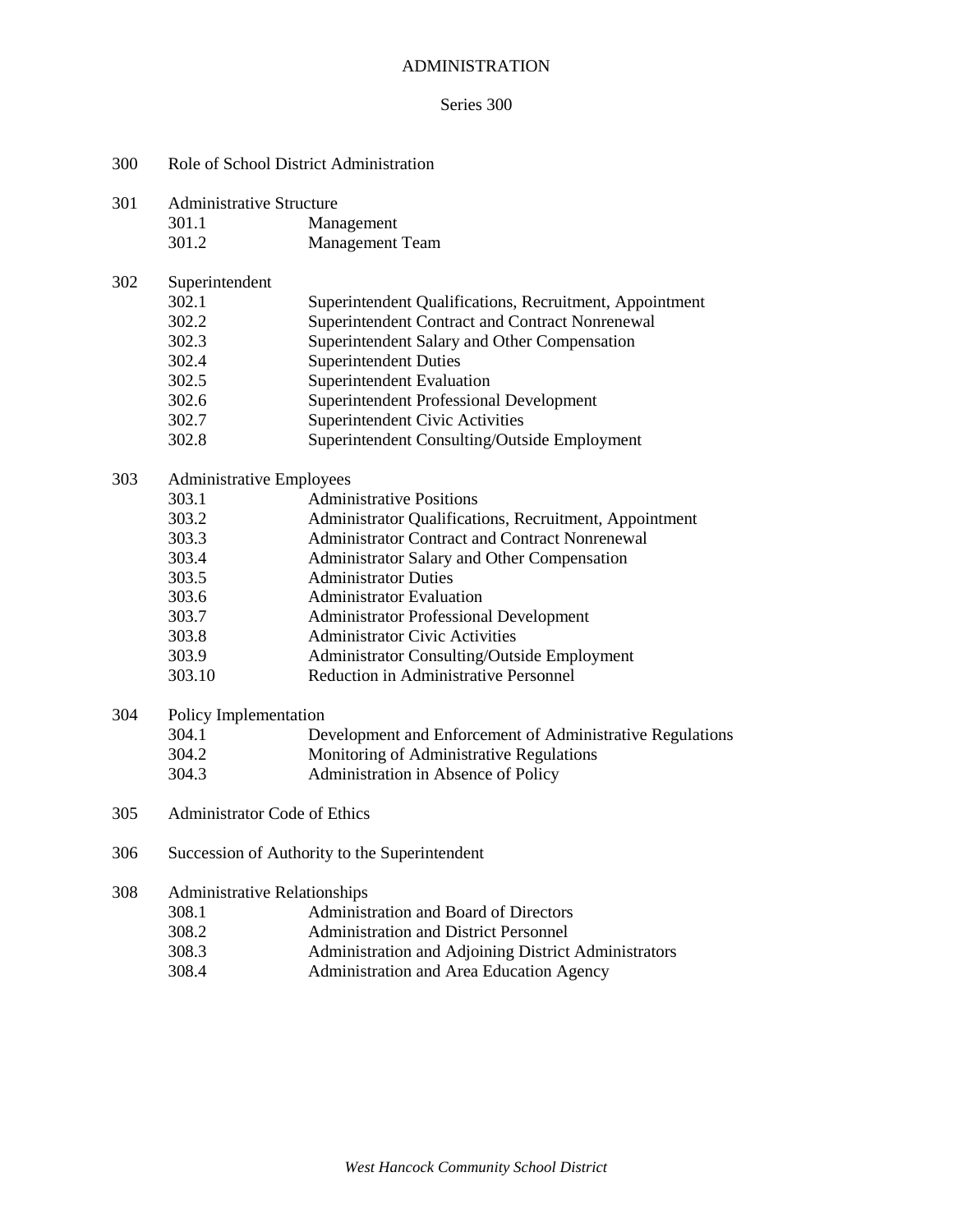## ROLE OF SCHOOL DISTRICT ADMINISTRATION

In this series of the board policy manual, the board defines the role and the employment of school district administrators. Policies in the 400 Series, "Employees," also apply to administrators unless a more specific policy exists in the 300 Series, "Administration."

School district administrators have been given a great opportunity and responsibility to manage the school district, to provide educational leadership, and to implement the educational philosophy of the school district. They are responsible for the day-to-day operations of the school district. In carrying out these operations, the administrators are guided by board policies, the law, the needs of the students, and the wishes of the citizens in the school district community.

It is the responsibility of the administrators to implement and enforce the policies of the board, to oversee employees, to monitor educational issues confronting the school district, and to inform the board about school district operations.

While the board holds the superintendent ultimately responsible for these duties, the principals are more directly responsible for educational results, for the administration of the school facilities and for the employees.

The board and the administration will work together to share information and decisions under the management team concept.

Approved <u>June 12, 1995</u> Reviewed August 16, 2021 Revised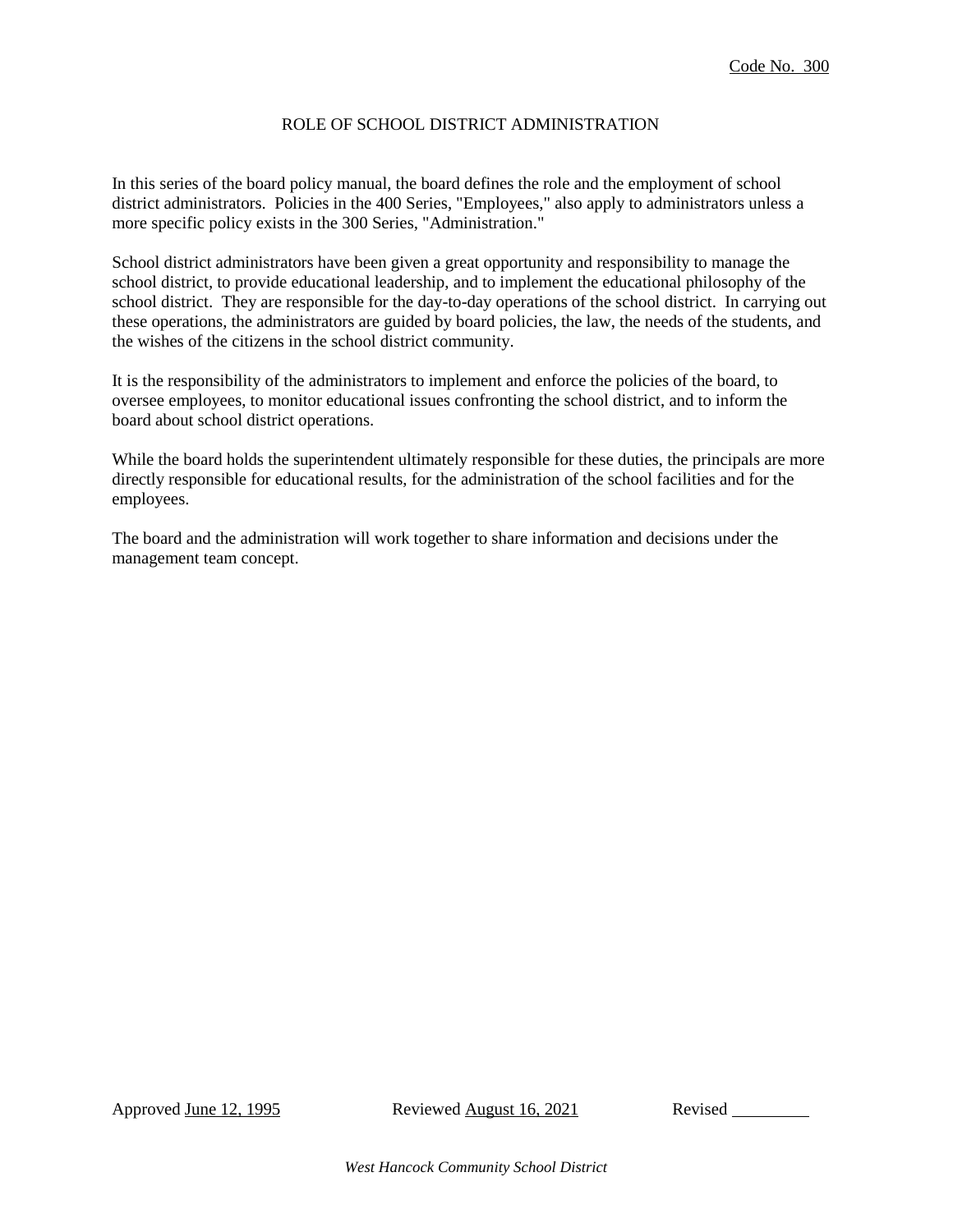# MANAGEMENT

The board and the administrators will work together in making decisions and setting goals for the school district. This effort is designed to obtain, share, and use information to solve problems, make decisions, and formulate school district policies and regulations.

It is the responsibility of each administrator to fully participate in the management of the school district by investigating, analyzing, and expressing their views on issues. Those board members or administrators with special expertise or knowledge of an issue may be called upon to provide information. Each board member and administrator will support the decisions reached on the issues confronting the school district.

The board is responsible for making the final decision in matters pertaining to the school district.

It is the responsibility of the superintendent to develop guidelines for cooperative decision-making.

Legal Reference: Iowa Code § 279.8 (2015).

Cross Reference: 301 Administrative Structure

Approved <u>June 12, 1995</u> Reviewed August 16, 2021 Revised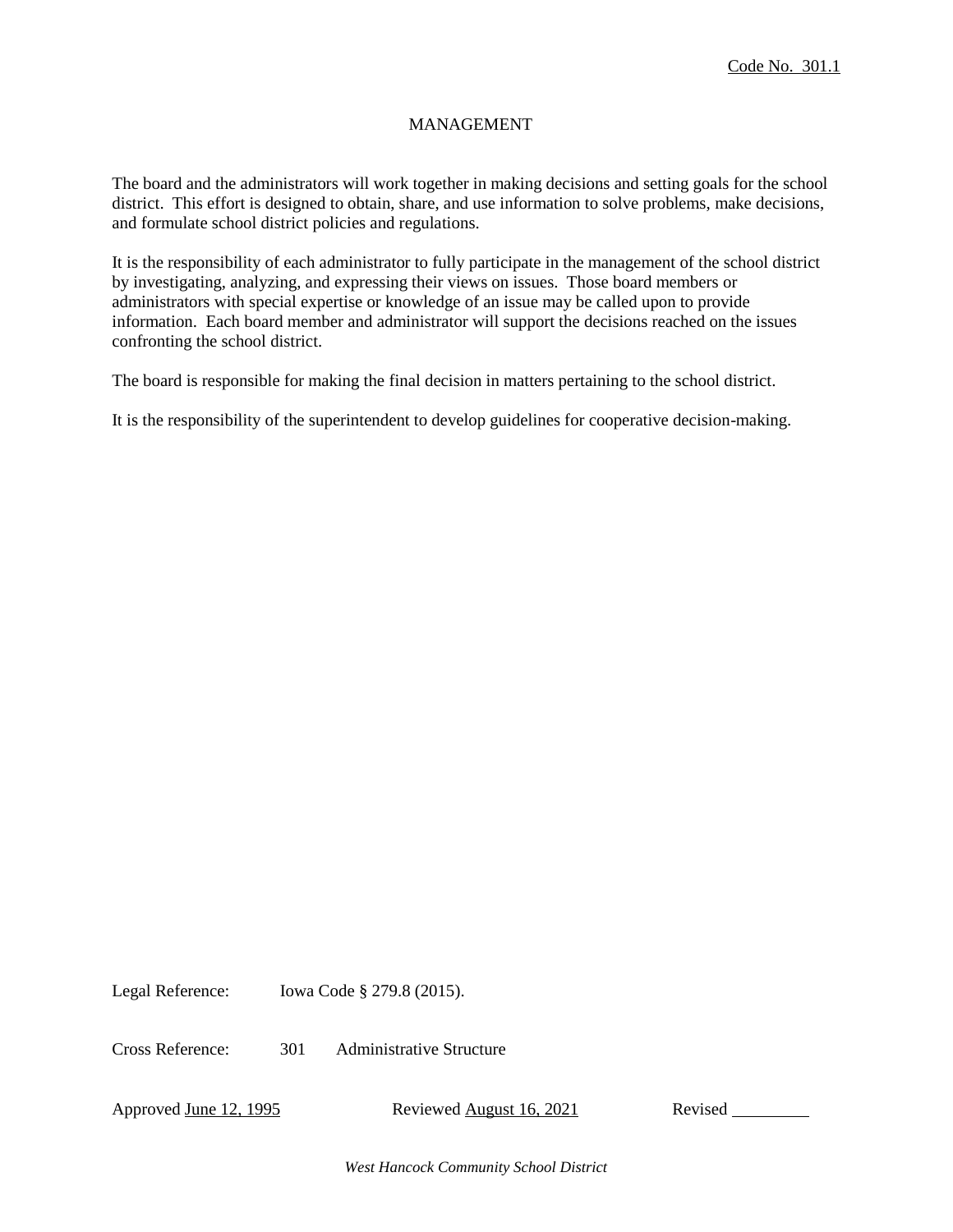# MANAGEMENT TEAM

The board considers all those who have a role in the recruitment or release of employees to be part of the management team. The management team shall be headed by the superintendent. The superintendent shall convene meetings to discuss school district policies, administrative procedures and other business brought to the superintendent's attention.

The management team shall meet with the board upon the board's request or superintendent's recommendation to review overall operations of the school district and conditions affecting the management team. The management team shall have no relationship to the formal negotiating unit. In the event a member or members of the management team are unable to resolve a problem, a committee of one board member, one management team member, and the superintendent shall investigate the circumstances and make a recommendation. If the recommendation does not settle the matter, the board and the management team shall meet to resolve the matter. The board may seek the advice of outside management consultants to assist in resolving the matter.

Legal Reference: Iowa Code § 279.8 (2015). 281 I.A.C. 12.3(3).

Cross Reference: 301 Administrative Structure

Approved June 12, 1995 Reviewed August 16, 2021 Revised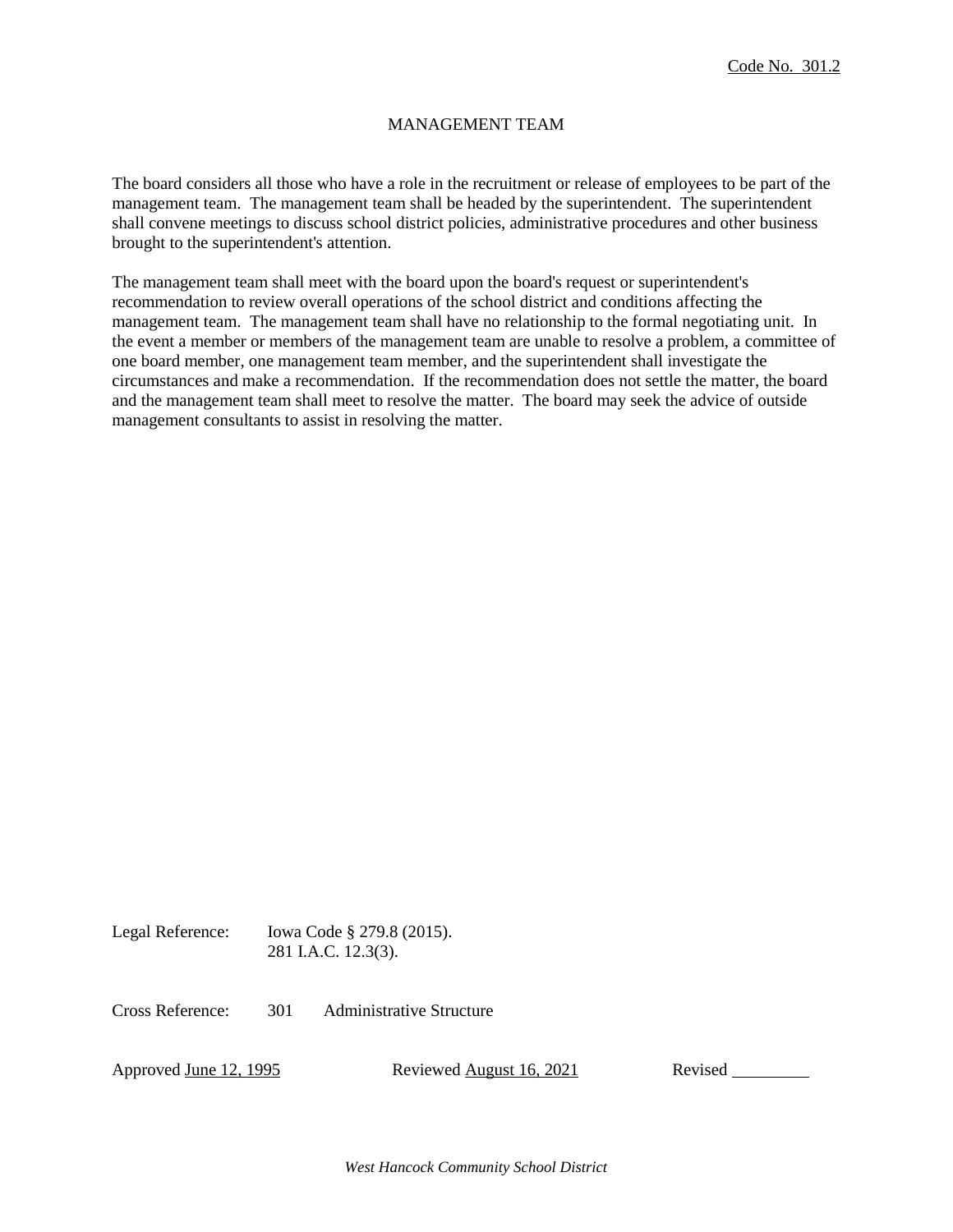# SUPERINTENDENT QUALIFICATIONS, RECRUITMENT, APPOINTMENT

The board will employ a superintendent to serve as the chief executive officer of the board, to conduct the daily operations of the school district, and to implement board policy with the power and duties prescribed by the board and the law.

The board will consider applicants that meet or exceed the standards set by the Iowa Department of Education and the qualifications established in the job description for the superintendent position. In employing a superintendent, the board will consider the qualifications, credentials and records of the applicants without regard to race, color, creed, religion, sex, national origin, age, sexual orientation, gender identity or disability. In keeping with the law, however, the board will consider the veteran status of the applicants. The board will look closely at the training, experience, skill and demonstrated competence of qualified applicants in making its final decision.

In choosing a superintendent, the board will also consider the school district's educational philosophy, financial situation, organizational structure, education programs, and other factors deemed relevant by the board.

The board may contract for assistance in the search for a superintendent.

| Legal Reference:       |                              | 29 U.S.C. §§ 621-634 (1994).<br>42 U.S.C. §§ 2000e et seq. (1994).<br>Iowa Code §§ 21.5(1)(i); 35C; 216; 279.8, .20 (2015).<br>281 I.A.C. 12.4(4).<br>1980 Op. Att'y Gen. 367. |                            |  |
|------------------------|------------------------------|--------------------------------------------------------------------------------------------------------------------------------------------------------------------------------|----------------------------|--|
| Cross Reference:       | 200.2<br>200.3<br>301<br>302 | Powers of the Board of Directors<br>Responsibilities of the Board of Directors<br>Administrative Structure<br>Superintendent                                                   |                            |  |
| Approved June 12, 1995 |                              | Reviewed August 16, 2021                                                                                                                                                       | Revised September 17, 2007 |  |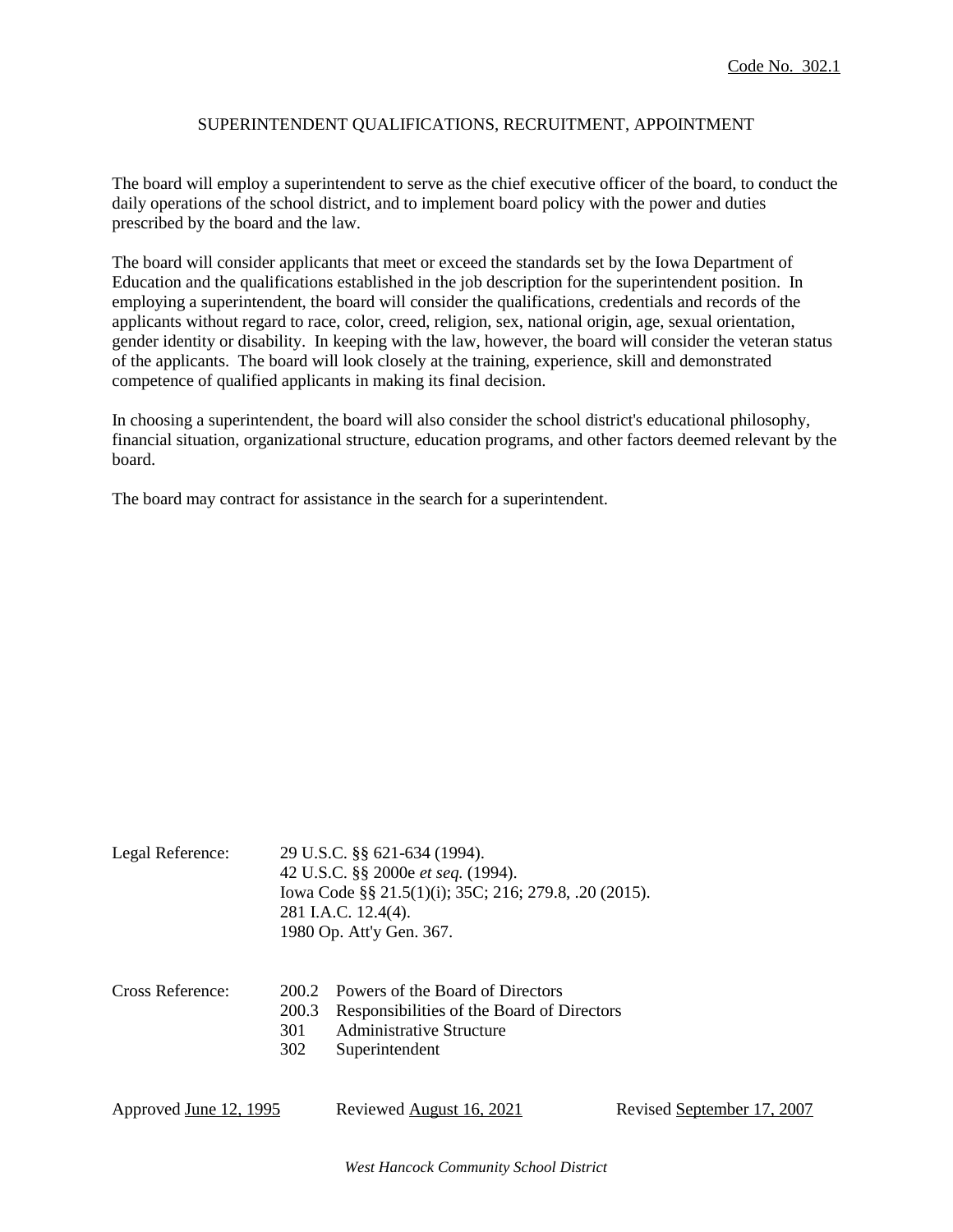# SUPERINTENDENT CONTRACT AND CONTRACT NONRENEWAL

The length of the contract for employment between the superintendent and the board is determined by the board. The contract will begin on July 1 and end on June 30. The contract will state the terms of employment and shall not exceed three years.

The first three consecutive years of a contract issued to a newly employed superintendent is considered a probationary period. The probationary period may be extended for an additional year upon the consent of the superintendent. In the event of termination of a probationary or nonprobationary contract, the board will afford the superintendent appropriate due process as required by law. The superintendent and board may mutually agree to terminate the superintendent's contract at any time.

It is the responsibility of the board to provide the contract for the superintendent. The board may issue a temporary and nonrenewable contract in accordance with the law.

If the superintendent wishes to resign, to be released from a contract, or to retire, the superintendent must comply with applicable law and board policies.

Legal Reference: Martin v. Waterloo Community School District, 518 N.W. 2d 381 (Iowa 1994). Cook v Plainfield Community School District, 301 N.W.2d 771 (Iowa App. 1980). Board of Education of Fort Madison Community School District v. Youel, 282 N.W.2d 677 (Iowa 1979). Briggs v Board of Directors of Hinton Community School District, 282 N.W.2d 740 (Iowa 1979). Luse v. Waco Community School District of Henry Co., 258 Iowa 1087, 141 N.W.2d 607 (1966). Iowa Code §§ 279

Cross Reference: 302 Superintendent

Approved <u>June 12, 1995</u> Reviewed August 16, 2021 Revised December 18, 2017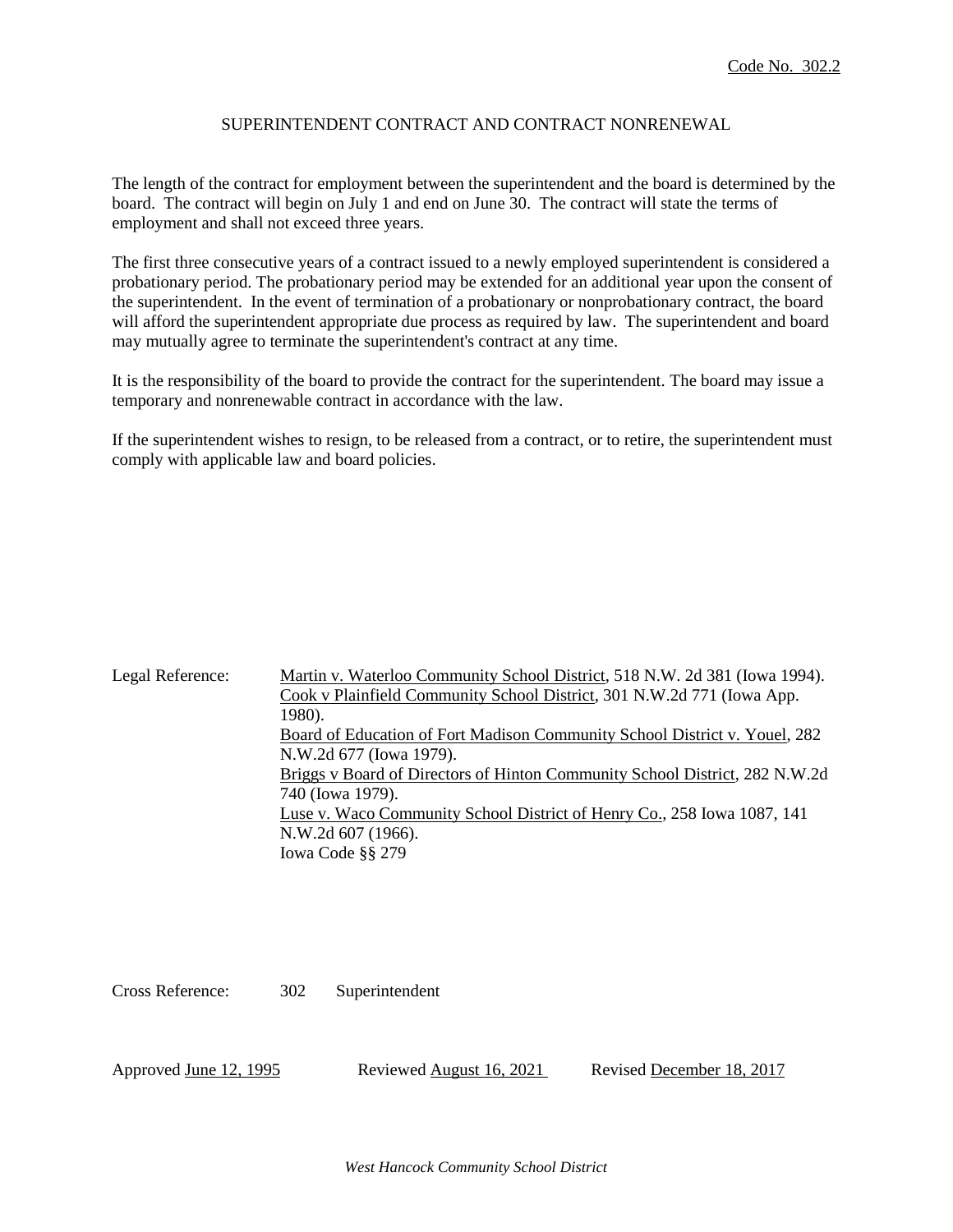# SUPERINTENDENT SALARY AND OTHER COMPENSATION

The board has complete discretion to set the salary of the superintendent. It is the responsibility of the board to set the salary and benefits of the superintendent at a level that will include consideration of, but not be limited to, the economic condition of the school district and the training, experience, skill, and demonstrated competence of the superintendent. The salary is set at the beginning of each contract term.

In addition to the salary and benefits, the superintendent's actual and necessary expenses are paid by the school district when the superintendent is performing work-related duties. It is within the discretion of the board to pay dues to professional organizations for the superintendent.

The board may approve the payment of dues and other benefits or compensation over and above the superintendent's contract. Approval of dues and other benefits or compensation will be included in the records of the board in accordance with board policy.

Legal Reference: Iowa Code §§ 279.8, .20 (2015). 1984 Op. Att'y Gen. 47.

Cross Reference: 302 Superintendent

Approved <u>June 12, 1995</u> Reviewed August 16, 2021 Revised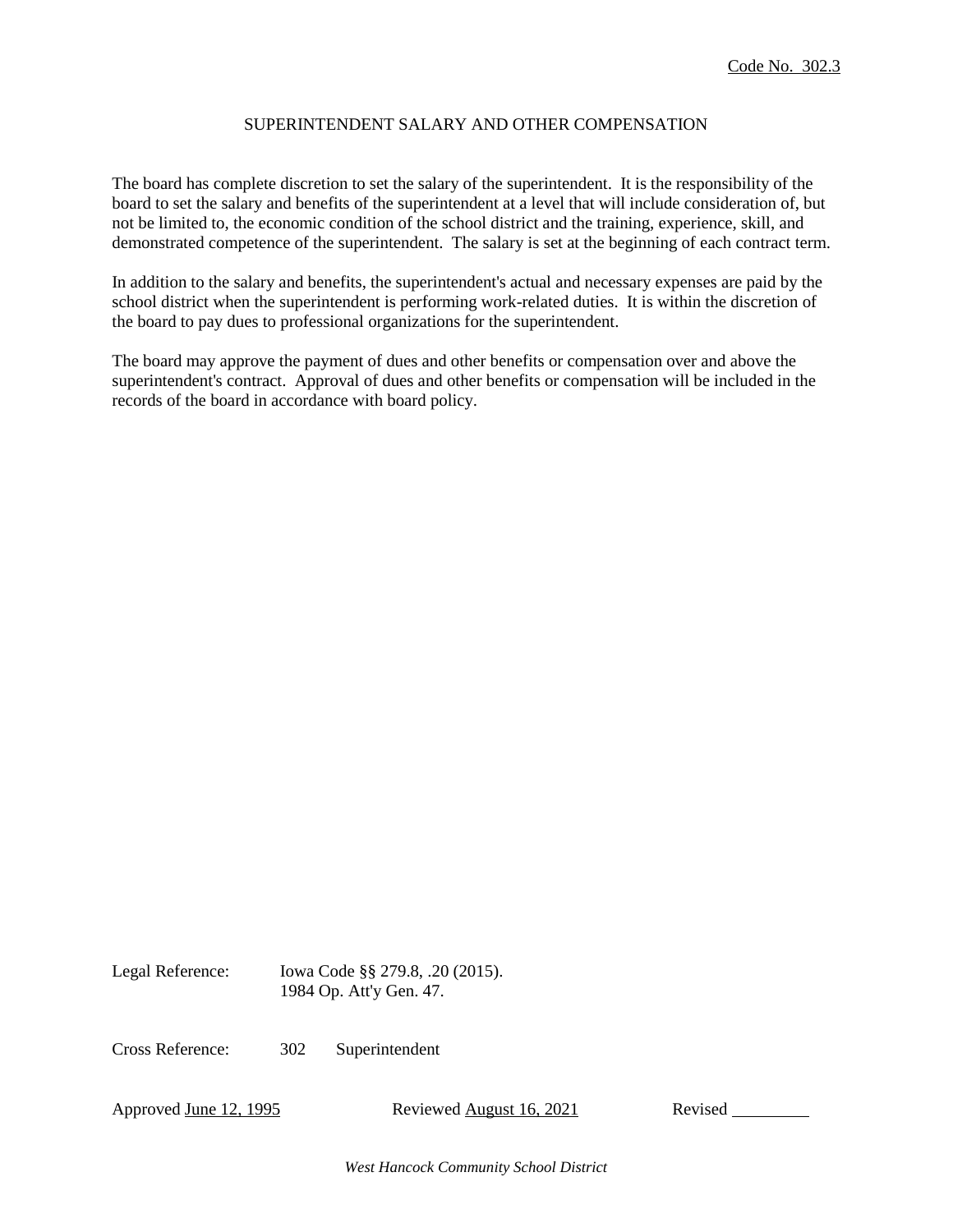# SUPERINTENDENT DUTIES

The board employs a superintendent of schools to serve as the chief executive officer of the board. The board delegates to the superintendent the authority to implement board policy and to execute decisions made by the board concerning the internal operations of the school district, unless specifically stated otherwise.

The superintendent is responsible for the implementation and execution of board policy and the observance of board policy by employees and students. The superintendent is responsible for overall supervision and discipline of employees and the education program.

In executing the above-stated duties, the superintendent will consider the financial situation of the school district as well as the needs of the students. Specifically, the superintendent:

- Interprets and implements all board policies and all state and federal laws relevant to education;
- Supervises, either directly or through delegation, all activities of the school system according to, and consistent with, the policies of the board;
- Represents the board as a liaison between the school district and the community;
- Establishes and maintains a program of public relations to keep the public well-informed of the activities and needs of the school district, effecting a wholesome and cooperative working relationship between the school district and the community;
- Attends and participates in all meetings of the board, except when the superintendent has been excused, and makes recommendations affecting the school district;
- Reports to the board on such matters as deemed material to the understanding and proper management of the school district or as the board may request;
- Assumes responsibility for the overall financial planning of the district and for the preparation of the annual budget, and submits it to the board for review and approval;
- Establishes and maintains efficient procedures and effective controls for all expenditures of school district funds in accordance with the adopted budget, subject to the direction and approval of the board;
- Files, or causes to be filed, all reports required by law;
- Makes recommendations to the board for the selection of employees for the school district;
- Makes and records assignments and transfers of all employees pursuant to their qualifications;
- Employs such employees as may be necessary, within the limits of budgetary provisions and subject to the board's approval;
- Recommends to the board, for final action, the promotion, salary change, demotion, or dismissal of any employee;
- Prescribes rules for the classification and advancement of students, and for the transfer of students from one building to another in accordance with board policies;
- Summons employees of the school district to attend such regular and occasional meetings as are necessary to carry out the education program of the school district;

Approved June 12, 1995 Reviewed August 16, 2021 Revised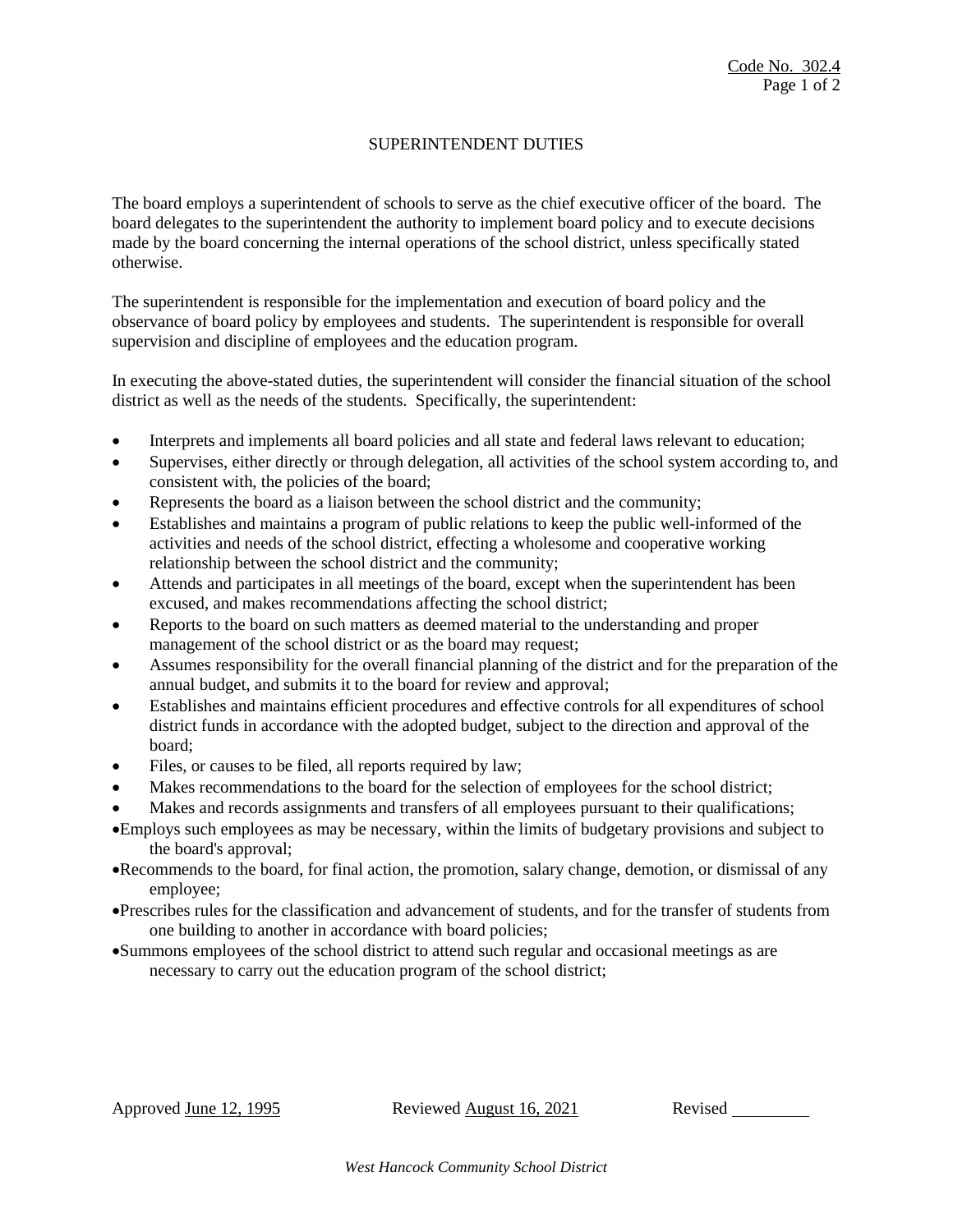## SUPERINTENDENT DUTIES

Supervises methods of teaching, supervision, and administration in effect in the schools;

- Attends such conventions and conferences as are necessary to keep informed of the latest educational trends;
- Accepts responsibility for the general efficiency of the school system, for the development of the employees, and for the educational growth and welfare of the students;
- Defines educational needs and formulates policies and plans for recommendation to the board;
- Makes administrative decisions necessary for the proper functioning of the school district;
- Responsible for scheduling the use of buildings and grounds by all groups and/or organizations;
- Acts as the purchasing agent for the board, and establishes procedures for the purchase of books, materials and supplies;
- Approves vacation schedules for employees;
- Conducts periodic district administration meetings;
- Performs other duties as may be assigned by the board.
- Supervises the establishment or modification of the boundaries of school attendance and transportation areas subject to approval of the board; and
- Directs studies of buildings and sites, taking into consideration population trends and the educational and cultural needs of the district in order to ensure timely decisions by the board and the electorate regarding construction and renovation projects.

This list of duties will not act to limit the board's authority and responsibility over the superintendent. In executing these duties and others the board may delegate, the superintendent will consider the school district's financial condition as well as the needs of the students in the school district.

| Legal Reference: | Iowa Code §§ 279.8, .20, 23A (2015).<br>281 I.A.C. 12.4(4). |                                                                                                |
|------------------|-------------------------------------------------------------|------------------------------------------------------------------------------------------------|
| Cross Reference: | 209<br>301<br>302                                           | Board of Directors' Management Procedures<br><b>Administrative Structure</b><br>Superintendent |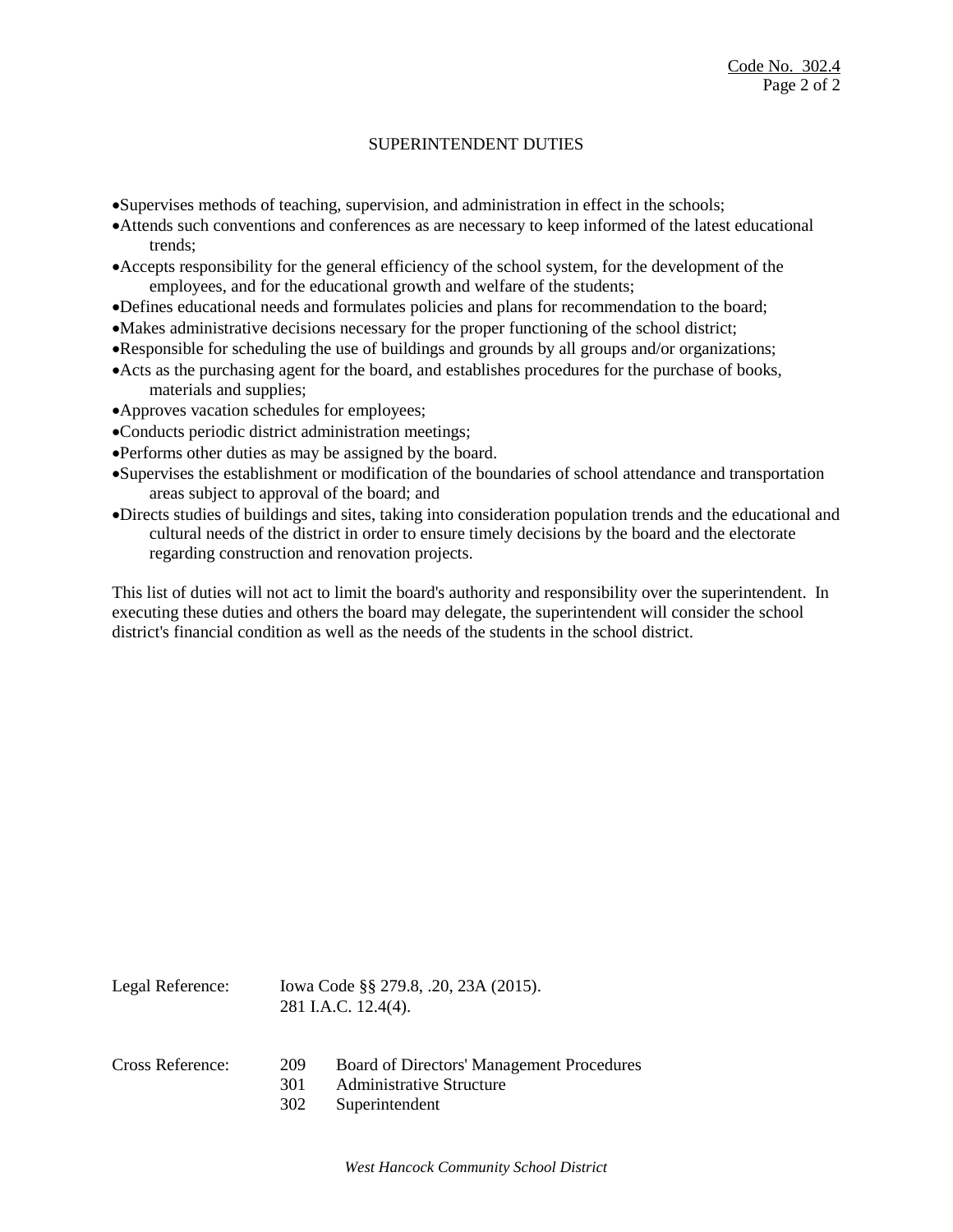#### SUPERINTENDENT EVALUATION

The board will conduct an ongoing evaluation of the superintendent's skills, abilities, and competence. At a minimum, the board will formally evaluate the superintendent on an annual basis. The goal of the superintendent's formal evaluation is to ensure the education program for the students is carried out, promote growth in effective administrative leadership, clarify the superintendent's role, clarify the immediate priorities of the board, and develop a working relationship between the board and the superintendent. This policy supports and does not preclude the ongoing, informal evaluation of the superintendent's skills, abilities and competence.

The superintendent will be an educational leader who promotes the success of all students by:

- Mission, Vision and Core Values: Develop, advocate and enact a shared mission, vision, and core values of high-quality education and academic success and well-being of each student.
- Ethics and Professional Norms: Act ethically and according to professional norms to promote each student's academic success and well-being.
- Equity and Cultural Responsiveness: Strive for equity of educational opportunity and culturally responsive practices to promote each student's academic success and well-being.
- Curriculum, Instruction and Assessment: Develop and support intellectually rigorous and coherent systems of curriculum, instruction and assessment to promote each student's academic success and well-being.
- Community Care and Support for Students: Cultivate an inclusive, caring and supportive school community that promotes the academic success and well-being of each student.
- Professional Capacity of School Personnel: Develop the professional capacity and practice of school personnel to promote each student's academic success and well-being.
- Professional Community for Teachers and Staff: Foster a professional community of teachers and professional staff to promote each student's academic success and well-being.
- Meaningful Engagement of Families and Ccommunity: Engage families and the community in meaningful, reciprocal, and mutually beneficial ways to promote each student's academic success and well-being.
- Operations and Management: Manage school operations and resources to promote each student's academic success and well-being.

The formal evaluation will be based upon the following principles:

- The evaluation criteria will be in writing, clearly stated and mutually agreed upon by the board and the superintendent. The criteria will be related to the job description and the school district's goals, the Iowa Standards for School Leaders, and the school district's goals, and the goals of the administrator's individual professional development plan.;
- At a minimum, the evaluation process will be conducted annually at a time agreed upon;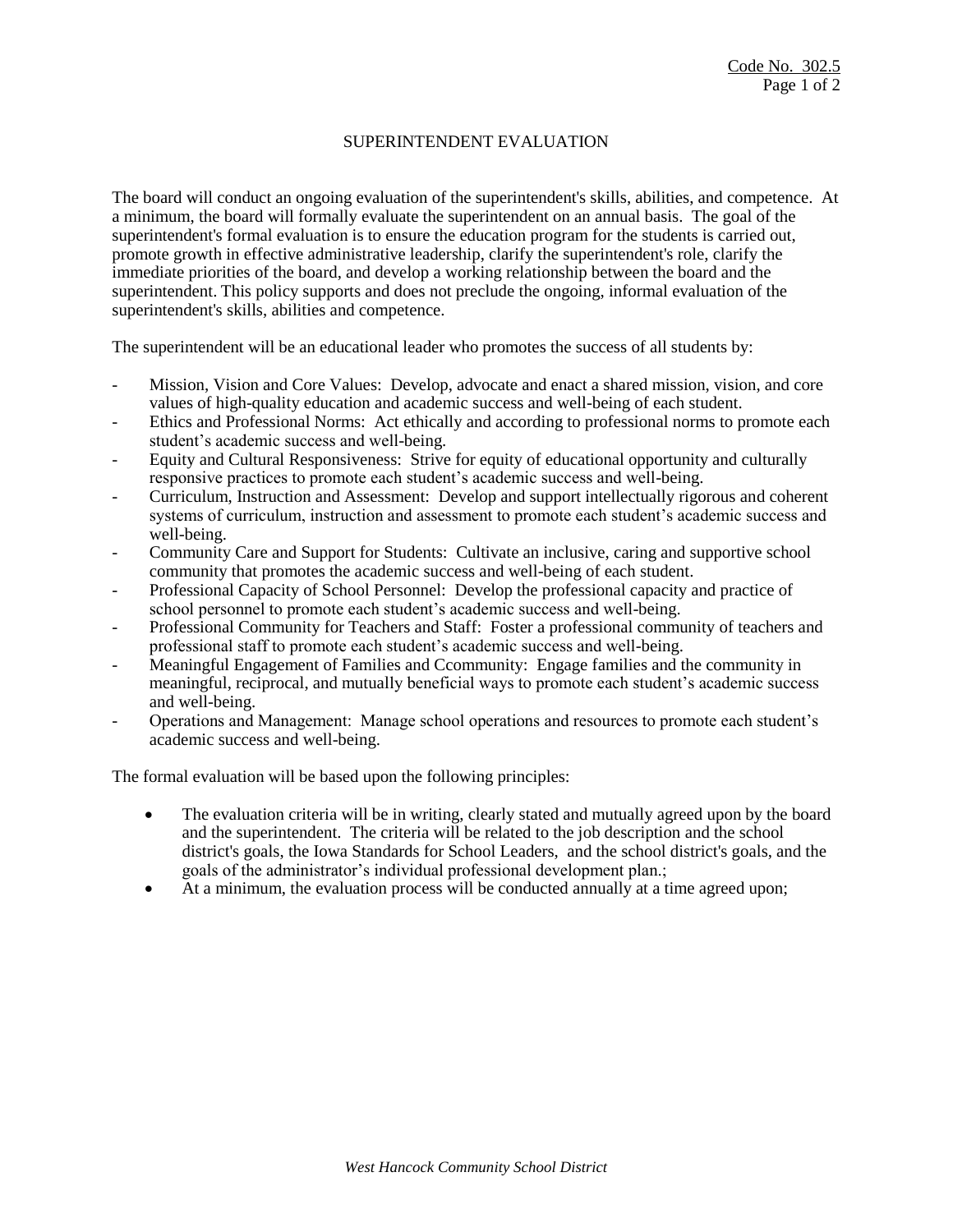#### SUPERINTENDENT EVALUATION

This policy supports and does not preclude the ongoing, informal evaluation of the superintendent's skills, abilities and competence.

- Each board member will have an opportunity to individually evaluate the superintendent, and these individual evaluations will be compiled into an overall evaluation by from the entire board;
- The superintendent will conduct a self-evaluation prior to discussing the board's evaluation, and the board as a whole will discuss its evaluation with the superintendent;
- The board may discuss its evaluation of the superintendent in closed session upon a request from the superintendent and if the board determines its discussion in open session will needlessly and irreparably injure the superintendent's reputation; and,
- The individual evaluation by each board member, if individual board members so desire, will not be reviewed by the superintendent. Board members are encouraged, however, to communicate their criticisms and concerns to the superintendent in the closed session. The board president will develop a written summary of the individual evaluations, including both the strengths and the weaknesses of the superintendent, and place it in the superintendent's personnel file to be incorporated into the next cycle of evaluations.

| Legal Reference: | Wedergren v. Board of Directors, 307 N.W.2d 12 (Iowa 1981).<br>Iowa Code §§ 279.8, .20, .23, .23A (2015).<br>281 I.A.C. 12.3(4). |
|------------------|----------------------------------------------------------------------------------------------------------------------------------|
|                  |                                                                                                                                  |

Cross Reference: 212 Closed Sessions 302 Superintendent

Approved June 12, 1995 Reviewed August 16, 2021 Revised August 16, 2021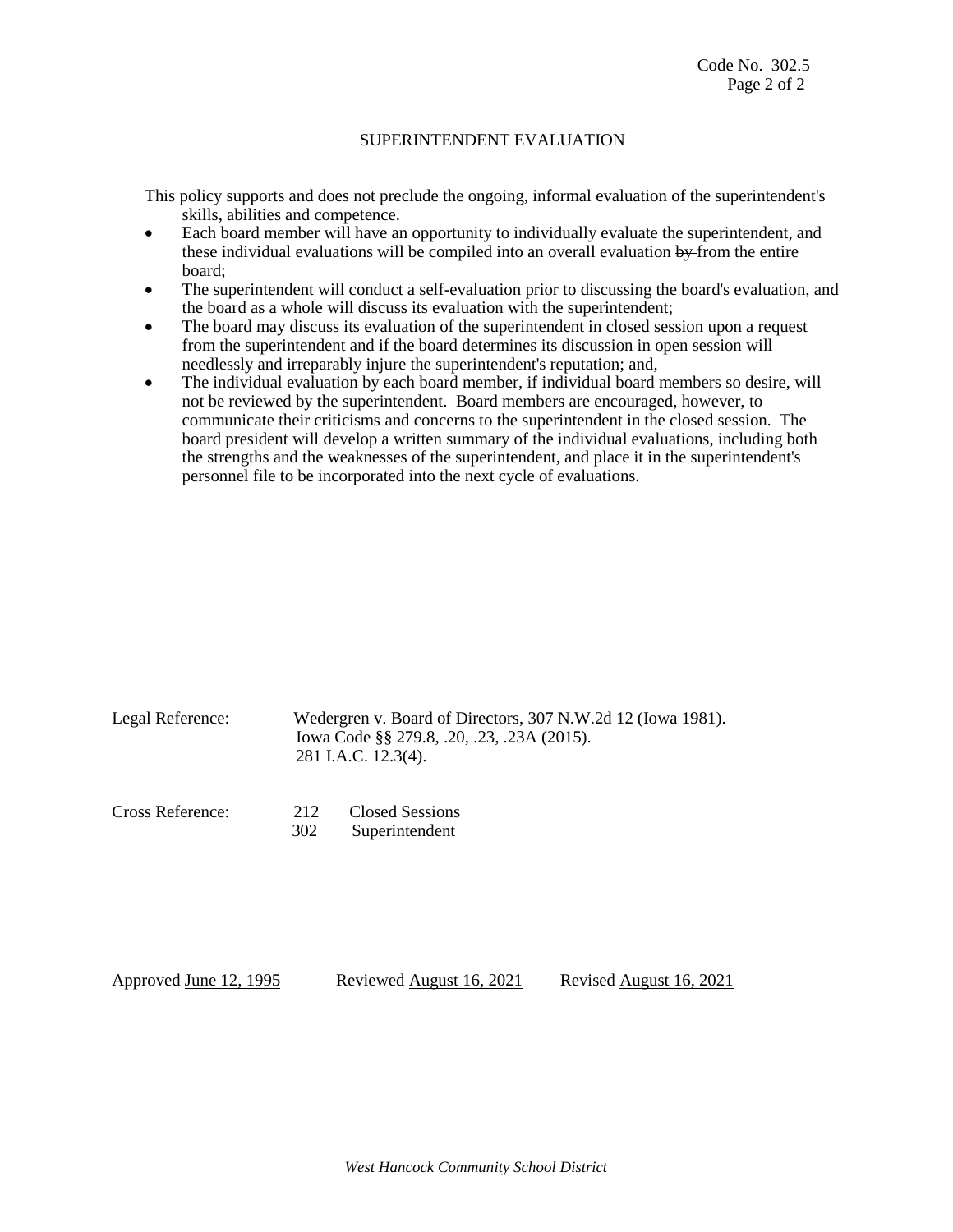### SUPERINTENDENT PROFESSIONAL DEVELOPMENT

The board encourages the superintendent to continue professional growth by being involved in professional organizations, attending conferences, continuing education, and participating in other professional activities.

It is the responsibility of the superintendent to arrange the superintendent's schedule in order to enable attendance at various conferences and events. If a conference or event requires the superintendent to be absent from the office for more than three days, requires overnight travel, or involves unusual expense, the superintendent will bring it to the attention of the board president prior to attending the event.

The superintendent will report to the board after an event.

Legal Reference: Iowa Code § 279.8 (2015). 281 I.A.C. 12.7.

Cross Reference: 303.7 Administrator Professional Development 401.7 Employee Travel Compensation

Approved June 12, 1995 Reviewed August 16, 2021 Revised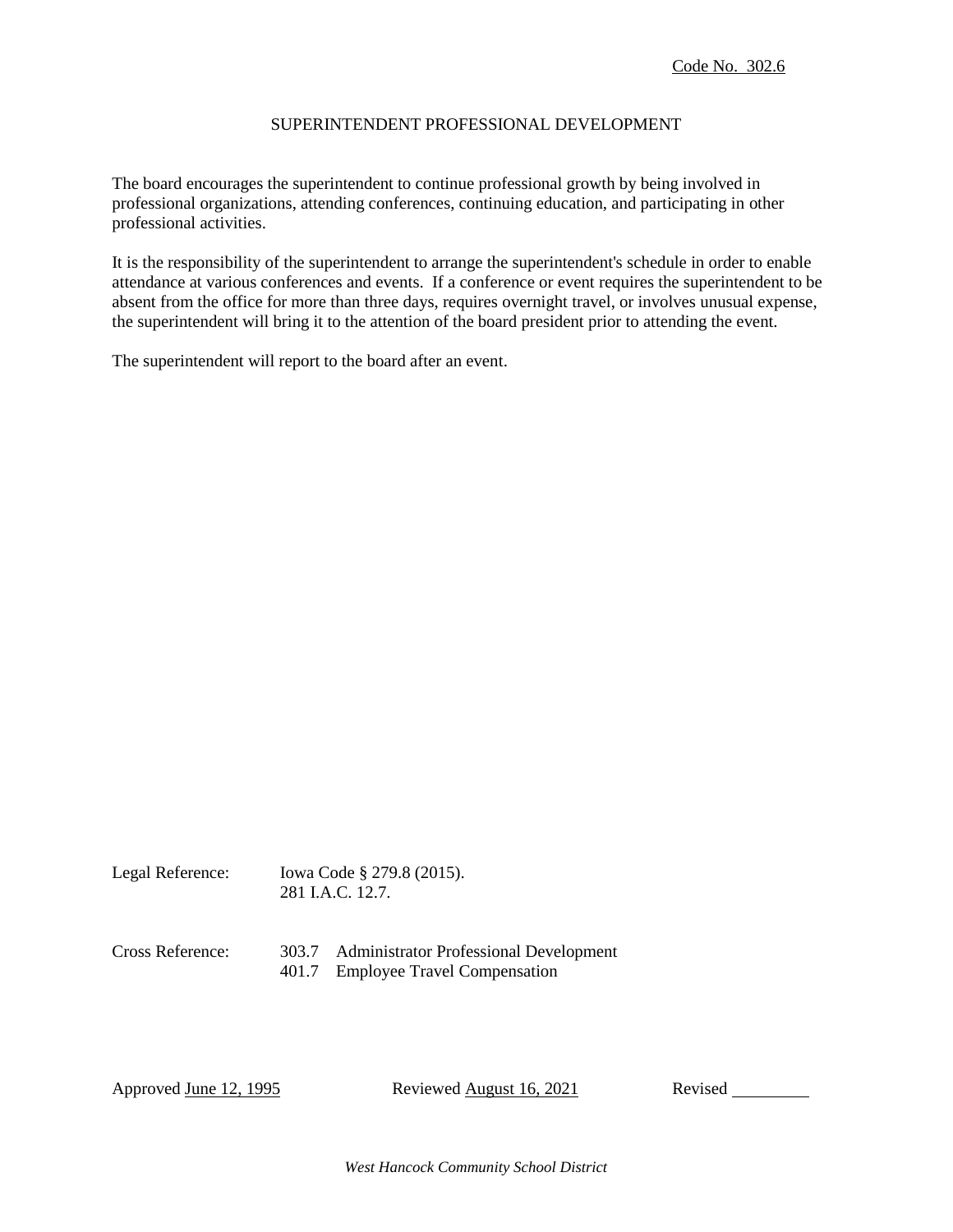## SUPERINTENDENT CIVIC ACTIVITIES

The board encourages the superintendent to be involved in the school district community by belonging to school district community organizations and attending and participating in school district community activities.

It is the responsibility of the superintendent to become involved in school district community activities and events. It is within the discretion of the board to pay annual fees for professional organizations and activities.

Legal Reference: Iowa Code § 279.8 (2015).

#### Cross Reference: 302.3 Superintendent Salary and Other Compensation 303.8 Administrator Civic Activities

Approved <u>June 12, 1995</u> Reviewed <u>August 16, 2021</u> Revised February 17, 2020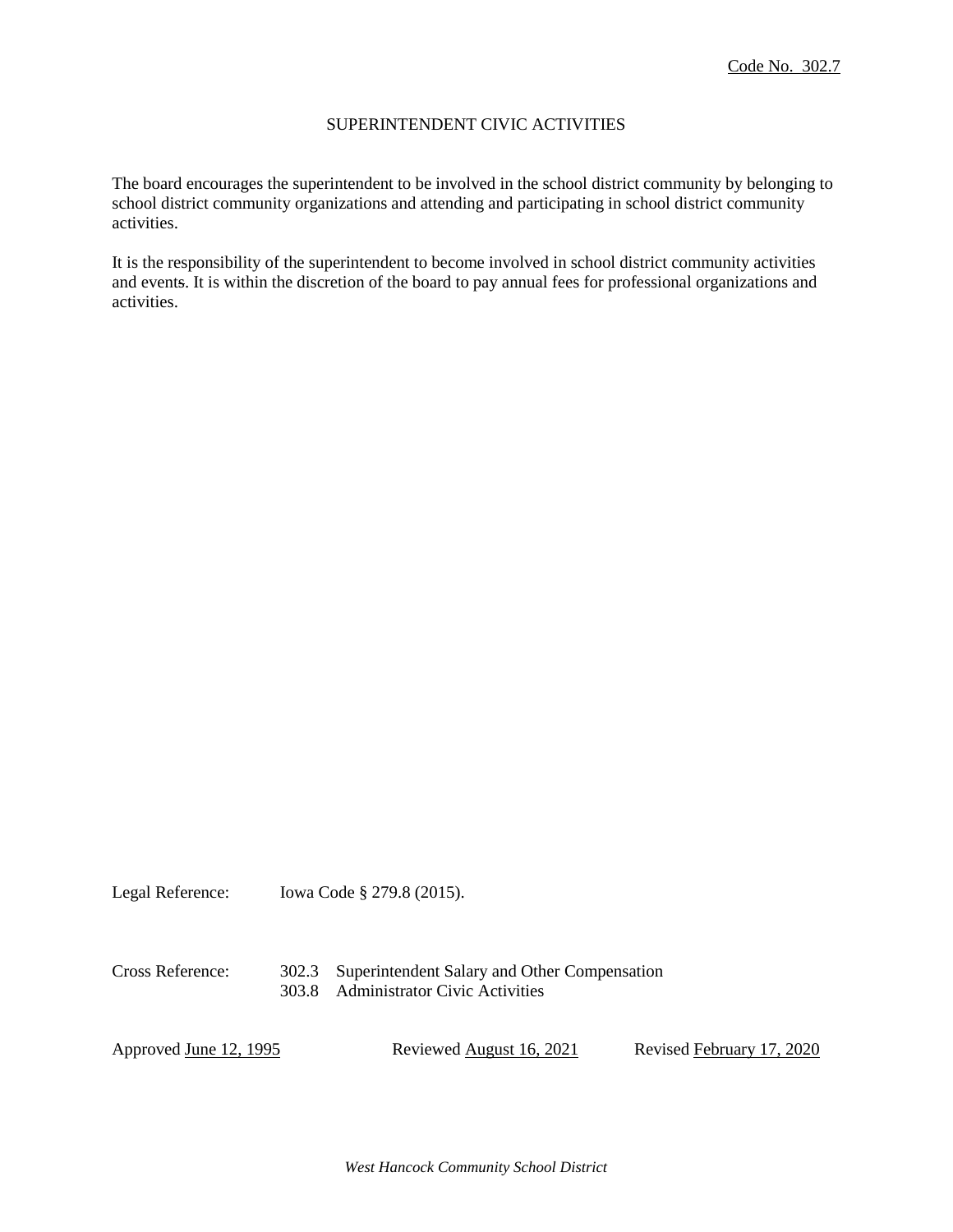## SUPERINTENDENT CONSULTING/OUTSIDE EMPLOYMENT

The superintendent is considered a full-time employee. The board expects the superintendent to give the responsibilities of the position precedence over other employment. The superintendent may accept consulting or outside employment for pay as long as, in the judgment of the board, the work is conducted on the superintendent's personal time and it does not interfere with the performance of the superintendent's duties.

The board reserves the right, however, to request that the superintendent cease the outside employment as a condition of continued employment. The board will give the superintendent thirty days notice to cease outside employment.

Legal Reference: Iowa Code §§ 279.8, .20 (2015). Cross Reference: 302.2 Superintendent Contract and Contract Nonrenewal

302.4 Superintendent Duties

Approved June 12, 1995 Reviewed August 16, 2021 Revised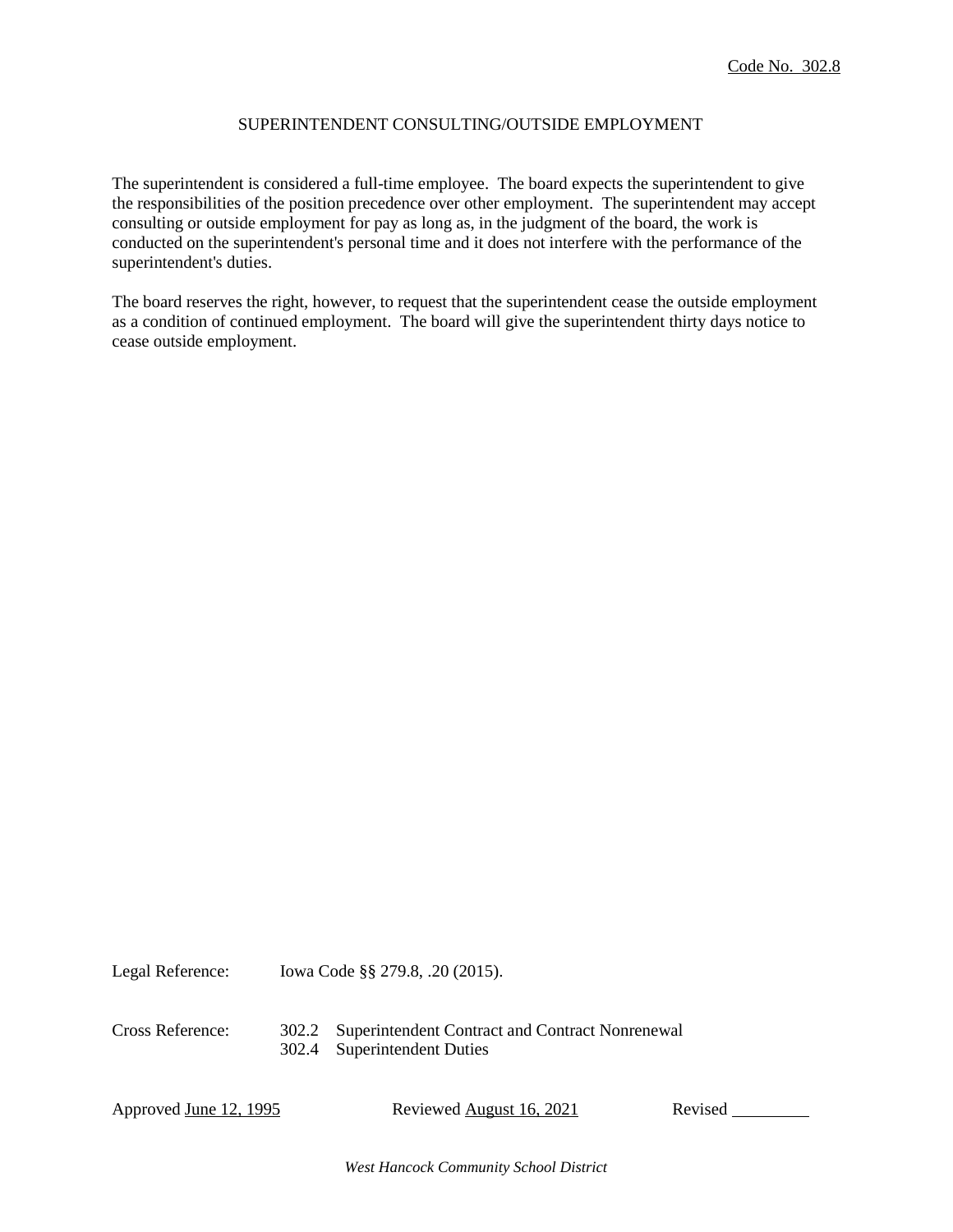### ADMINISTRATIVE POSITIONS

The school district will have in addition to the superintendent, other administrative positions, including principals and other administrators as determined necessary by the board. These administrators will work closely with the superintendent in the day-to-day operations of the school district.

It is the responsibility of these administrators to uphold board policy, to instill a positive, cooperative environment with employees, and to share their expertise with each other and the board under the management team concept.

| Legal Reference:              |            | Iowa Code §§ 279.8, .20, .21, .23-.24 (2015).<br>281 J.A.C. 12.4.  |         |  |  |
|-------------------------------|------------|--------------------------------------------------------------------|---------|--|--|
| Cross Reference:              | 301<br>303 | <b>Administrative Structure</b><br><b>Administrative Employees</b> |         |  |  |
| Approved <u>June 12, 1995</u> |            | Reviewed August 16, 2021                                           | Revised |  |  |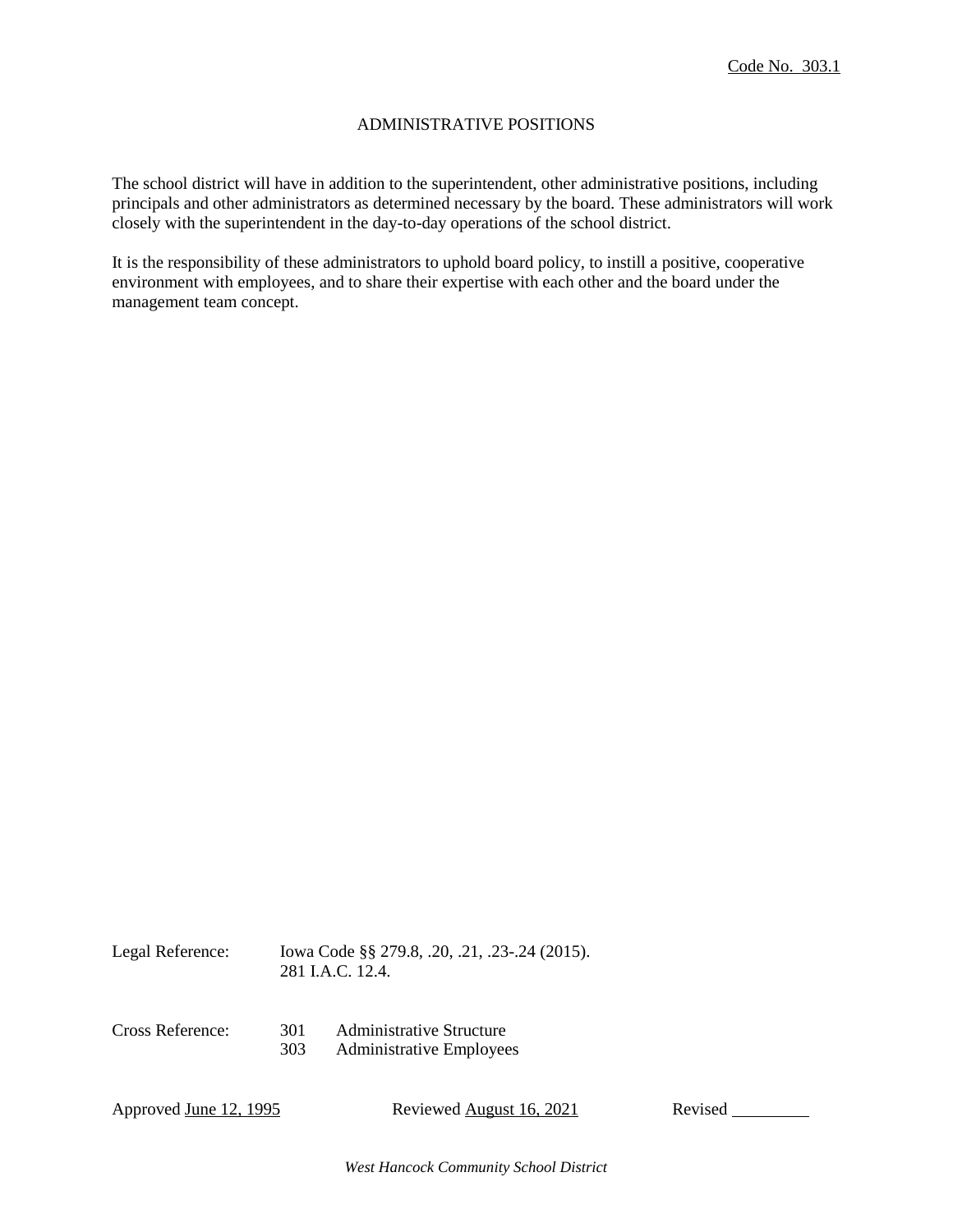# ADMINISTRATOR QUALIFICATIONS, RECRUITMENT, APPOINTMENT

The board will employ building principals and other administrators, in addition to the superintendent, to assist in the daily operations of the school district.

The board will consider applicants who meet or exceed the standards set by the Iowa Department of Education and the qualifications established in the job description for the position. In employing an administrator, the board will consider the qualifications, credentials and records of the applicants without regard to race, color, creed, religion, sex, national origin, age, sexual orientation, gender identity or disability. In keeping with the law, however, the board will consider the veteran status of the applicants. The board will look closely at the training, experience, skill and demonstrated competence of qualified applicants in making its final decision.

In choosing an administrator, the board will also consider the school district's educational philosophy, financial condition, organizational structure, education programs, and other factors deemed relevant by the board.

It is the responsibility of the superintendent to make a recommendation to the board for filling an administrative position, based on the requirements stated in this policy. The board will act only on the superintendent's recommendation.

The board may contract for assistance in the search for administrators.

| Legal Reference:       |     | Iowa Code §§ 279.8, .21 (2015).<br>281 LA.C. 12.4.<br>1980 Op. Att'y Gen. 367. |                            |
|------------------------|-----|--------------------------------------------------------------------------------|----------------------------|
| Cross Reference:       | 303 | <b>Administrative Employees</b>                                                |                            |
| Approved June 12, 1995 |     | Reviewed August 16, 2021                                                       | Revised September 17, 2007 |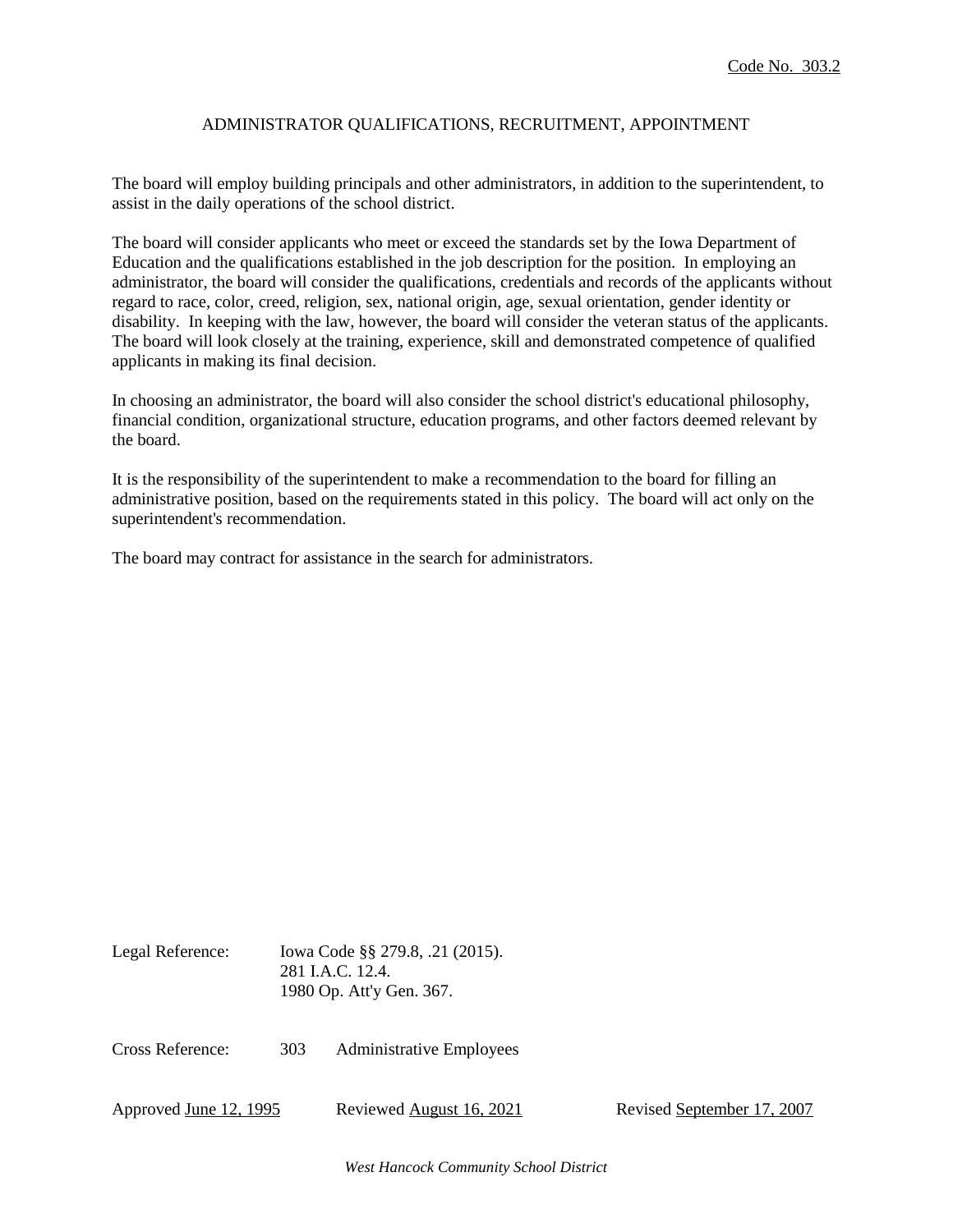# ADMINISTRATOR CONTRACT AND CONTRACT NONRENEWAL

The length of the contract for employment between an administrator and the board will be determined by the board and stated in the contract. The contract will also state the terms of the employment.

The first three consecutive years of a contract issued to a newly employed administrator will be considered a probationary period. The probationary period may be extended for an additional year upon the consent of the administrator. In the event of termination of a probationary or nonprobationary contract, the board will afford the administrator appropriate due process, as required by law. The administrator and board may mutually agree to terminate the administrator's contract.

It is the responsibility of the superintendent to create a contract for each administrative position. The board may issue temporary and nonrenewable contracts in accordance with law.

Administrators who wish to resign, to be released from a contract, or to retire, must comply with applicable law and board policies.

| Legal Reference:       | 1980). | Martin v. Waterloo Community School District, 518 N.W. 2d 381 (Iowa 1994).<br>Cook v Plainfield Community School District, 301 N.W. 2d 771 (Iowa App.<br>Board of Education of Fort Madison Community School District v Youel, 282<br>N.W. 2d 677 (Iowa 1979).<br>Briggs v Board of Education of Hinton Community School District, 282 N.W.<br>2d 740 (Iowa 1979).<br>lowa Code §§ 279.20, .22-.25 (2015).<br>281 I.A.C. 12.4(4), .4(7). |                           |  |
|------------------------|--------|------------------------------------------------------------------------------------------------------------------------------------------------------------------------------------------------------------------------------------------------------------------------------------------------------------------------------------------------------------------------------------------------------------------------------------------|---------------------------|--|
| Cross Reference:       | 303    | <b>Administrative Employees</b>                                                                                                                                                                                                                                                                                                                                                                                                          |                           |  |
| Approved June 12, 1995 |        | Reviewed August 16, 2021                                                                                                                                                                                                                                                                                                                                                                                                                 | Revised December 18, 2017 |  |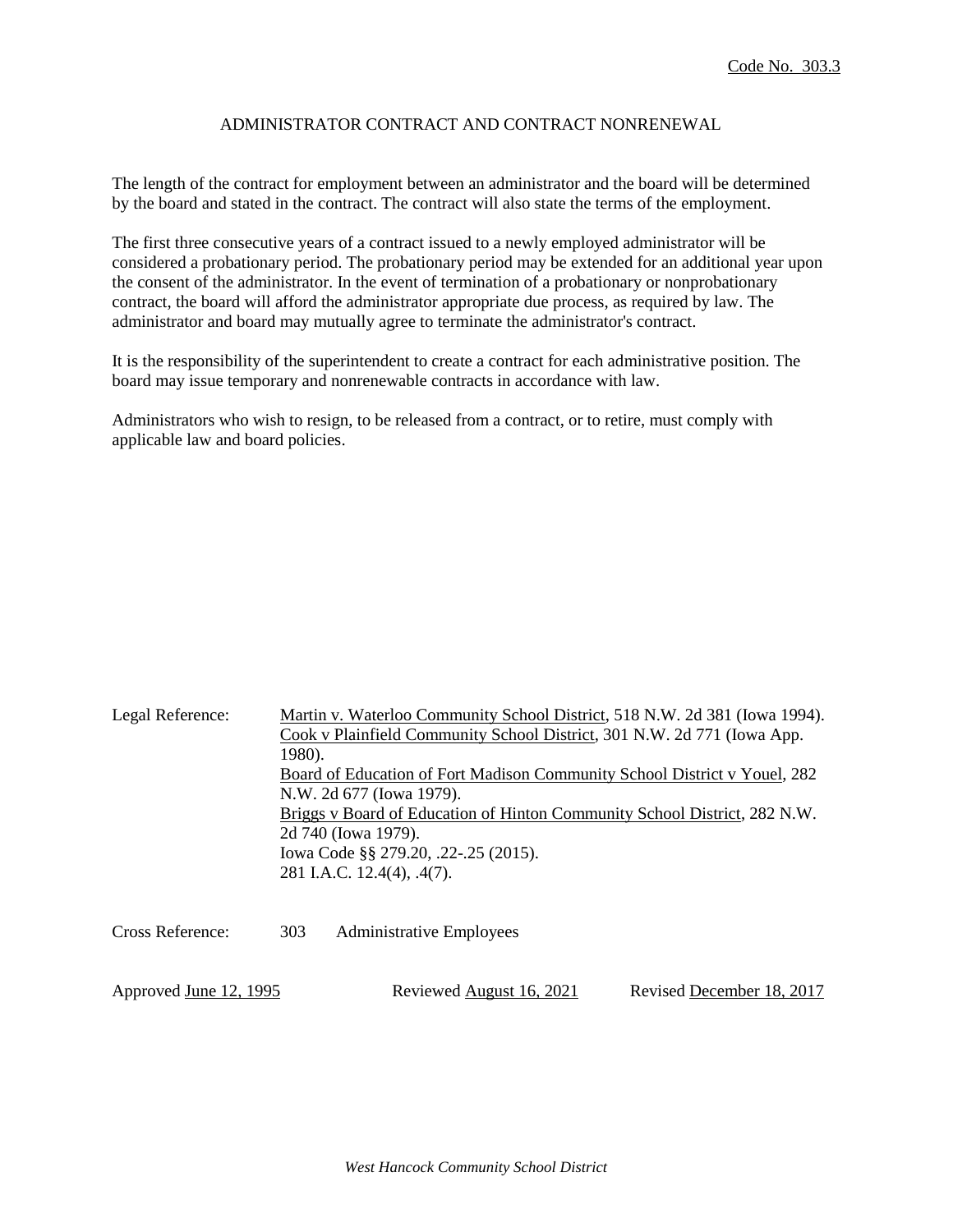# ADMINISTRATOR SALARY AND OTHER COMPENSATION

The board has complete discretion to set the salary of the administrators. It is the responsibility of the board to set the salary and benefits of the administrators at a level that will include consideration of, but not be limited to, the economic condition of the school district and the training, experience, skill, and demonstrated competence of the administrators. The salary will be set at the beginning of each contract period.

In addition to the salary and benefits agreed upon, the administrator's actual and necessary expenses will be paid by the school district when the administrator is performing work-related duties. The board will approve the payment of other benefits or compensation over and above the administrator's contract. Approval of other benefits or items of an administrator's compensation will be included in the records of the board in accordance with board policy.

Legal Reference: Iowa Code § 279.21 (2015). 1984 Op. Att'y Gen. 47. Cross Reference: 303 Administrative Employees

Approved June 12, 1995 Reviewed August 16, 2021 Revised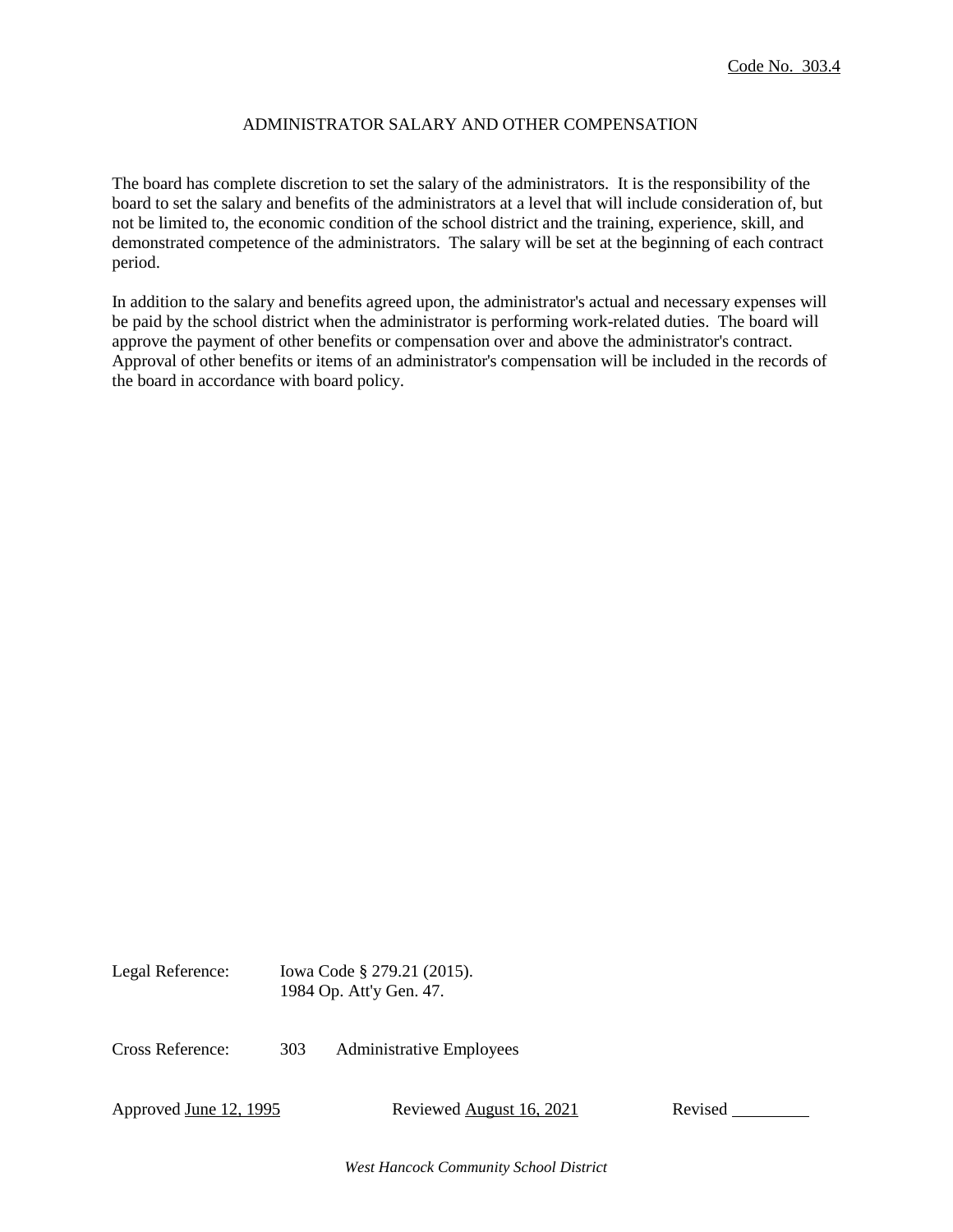#### ADMINISTRATOR DUTIES

Administrators will be hired by the board to assist the superintendent in the day-to-day operations of the school district.

Each attendance center will have a building principal responsible for the administration and operation of the attendance center. Each building principal, as chief administrator of the assigned attendance center, is responsible for the building and grounds, for the students and employees assigned to the attendance center, for school activities at the attendance center, for the education program offered in the attendance center, and the budget for the attendance center. The principal is considered the professional advisor to the superintendent in matters pertaining to the attendance center supervised by the principal. Although the principals serve under the direction of the superintendent, duties of the principal may include, but not be limited to the following:

- Cooperate in the general organization and plan of procedure in the school under the principal's supervision;
- Supervision of the teachers in the principal's attendance center;
- Maintain the necessary records for carrying out delegated duties;
- Work with the superintendent in rating, recommending and selecting supervised employees whenever possible;
- Work with the superintendent in determining the education program to be offered and in arranging the schedules. As much of the schedule as possible should be made before school closes for summer vacation. In the matter of courses offered, the final approval rests with the superintendent who is in turn responsible to the board;
- Ensure that proper care is taken of all school books, supplies, materials, equipment, furniture and facilities;
- Instruct teachers to make a complete annual inventory of all school property contained in their individual rooms. This inventory is reviewed and filed with the board secretary;
- Investigate excessive cases of absence or tardiness of students and notify the parents or guardians of unexcused absence or tardiness. All such cases should be reported to the superintendent;
- Make such reports from time to time as the superintendent may require;
- Maintain the regular schedule of school hours established by the board and make no temporary changes in the schedule without the consent of the superintendent;
- Promptly notify the superintendent whenever ventilation, sanitation or heating of the building is unsatisfactory;
- Contribute to the formation and implementation of general policies and procedures of the school;
- Perform such other duties as may be assigned by the superintendent of schools.

This list of duties will not act to limit the board's authority and responsibility over the position of the administrators. In executing these duties and others the board may delegate, the administrators will consider the school district's financial condition as well as the needs of the students in the school district.

| Legal Reference: | Iowa Code §§ 279.8, .21, .23A (2015).<br>281 I.A.C. 12.4(5), .4(6), .4(7). |                                                                    |
|------------------|----------------------------------------------------------------------------|--------------------------------------------------------------------|
| Cross Reference: | 301<br>303                                                                 | <b>Administrative Structure</b><br><b>Administrative Employees</b> |

Approved June 12, 1995 Reviewed August 16, 2021 Revised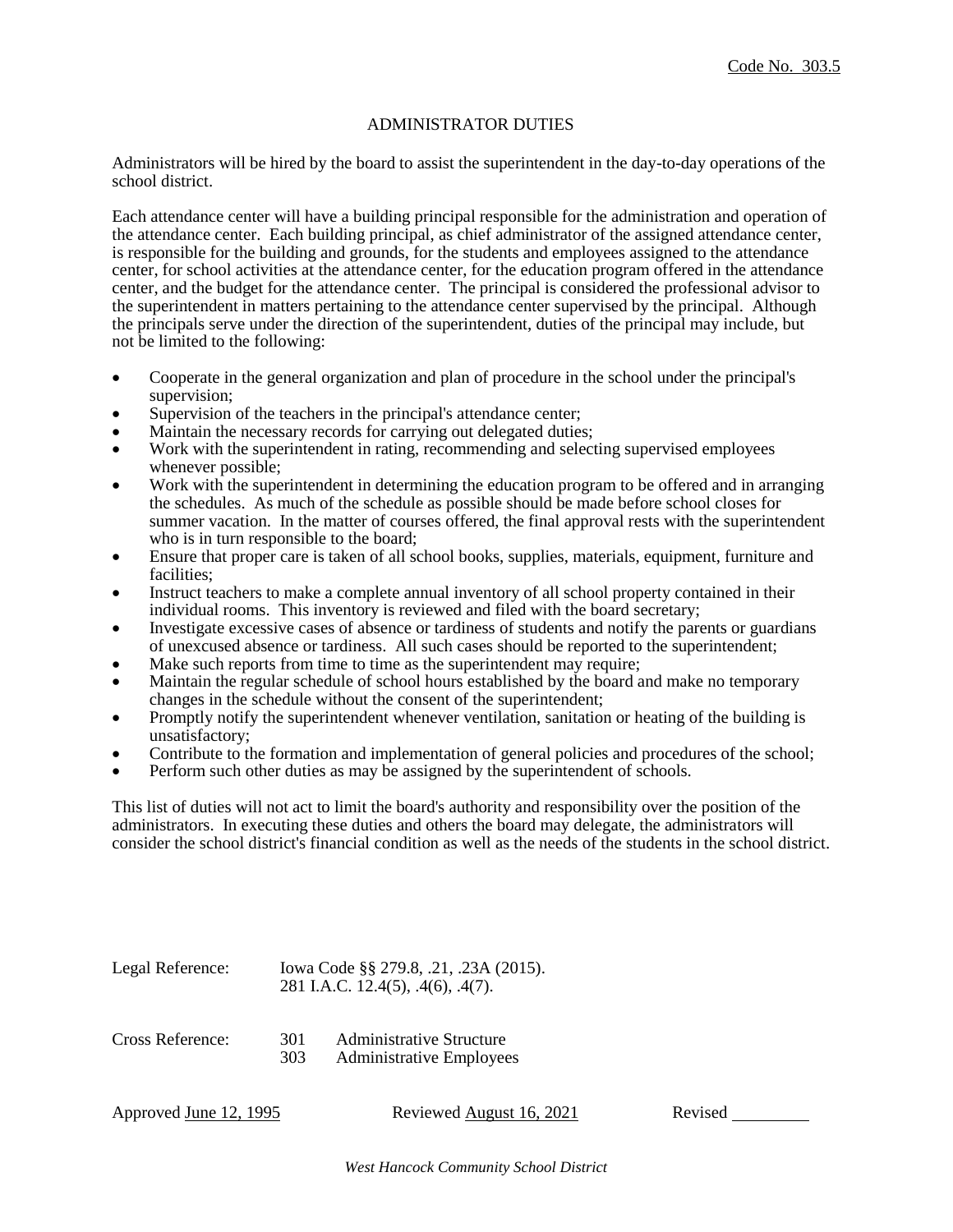### ADMINISTRATOR EVALUATION

The superintendent will conduct an ongoing process of evaluating the administrators on their skills, abilities, and competence. At a minimum, the superintendent will formally evaluate the administrators annually. The goal of the formal evaluation process is to ensure that the educational program for the students is carried out, ensure student learning goals of the school district are met, promote growth in effective administrative leadership for the school district, clarify the administrator's role as defined by the board and the superintendent, assess administrator competence in the Iowa Standards for School leaders, ascertain areas in need of improvement, clarify the immediate priorities of the responsibilities listed in the job description, and develop a working relationship between the superintendent and the administrator. This policy supports and does not preclude the ongoing informal evaluation of the administrator's skills, abilities and competence.

The superintendent is responsible for designing an administrator evaluation instrument to assess, among other things, the administrator's competence in meeting the Iowa Standards for School Leaders and the goals of the administrator's individual professional development plan. The formal evaluation will include written criteria related to the job description and the Iowa Standards for School Leaders. The superintendent, after receiving input from the administrators, will present the formal evaluation instrument to the board for approval.

The formal evaluation will also include an opportunity for the administrator and the superintendent to discuss the written criteria, the past year's performance and the future areas of growth. The evaluation is completed by the superintendent, signed by the administrator and filed in the administrator's personnel file.

The principal will be an educational leader who promotes the success of all students by:

- · Mission, Vision and Core Values: Develop, advocate and enact a shared mission, vision, and core values of high-quality education and academic success and well-being of each student.
- Ethics and Professional Norms: Act ethically and according to professional norms to promote each student's academic success and well-being.
- Equity and Cultural Responsiveness: Strive for equity of educational opportunity and culturally responsive practices to promote each student's academic success and well-being.
- · Curriculum, Instruction and Assessment: Develop and support intellectually rigorous and coherent systems of curriculum, instruction and assessment to promote each student's academic success and well-being.
- · Community Care and Support for Students: Cultivate an inclusive, caring and supportive school community that promotes the academic success and well-being of each student.
- · Professional Capacity of School Personnel: Develop the professional capacity and practice of school personnel to promote each student's academic success and well-being.
- · Professional community for Teachers and Staff: Foster a professional community of teachers and professional staff to promote each student's academic success and well-being.
- Meaningful Engagement of Families and Community: Engage families and the community in meaningful, reciprocal, and mutually beneficial ways to promote each student's academic success and well-being.
- · Operations and Management: Manage school operations and resources to promote each student's academic success and well-being.
- School Improvement: Act as an agent of continuous improvement to promote each student's academic success and well-being.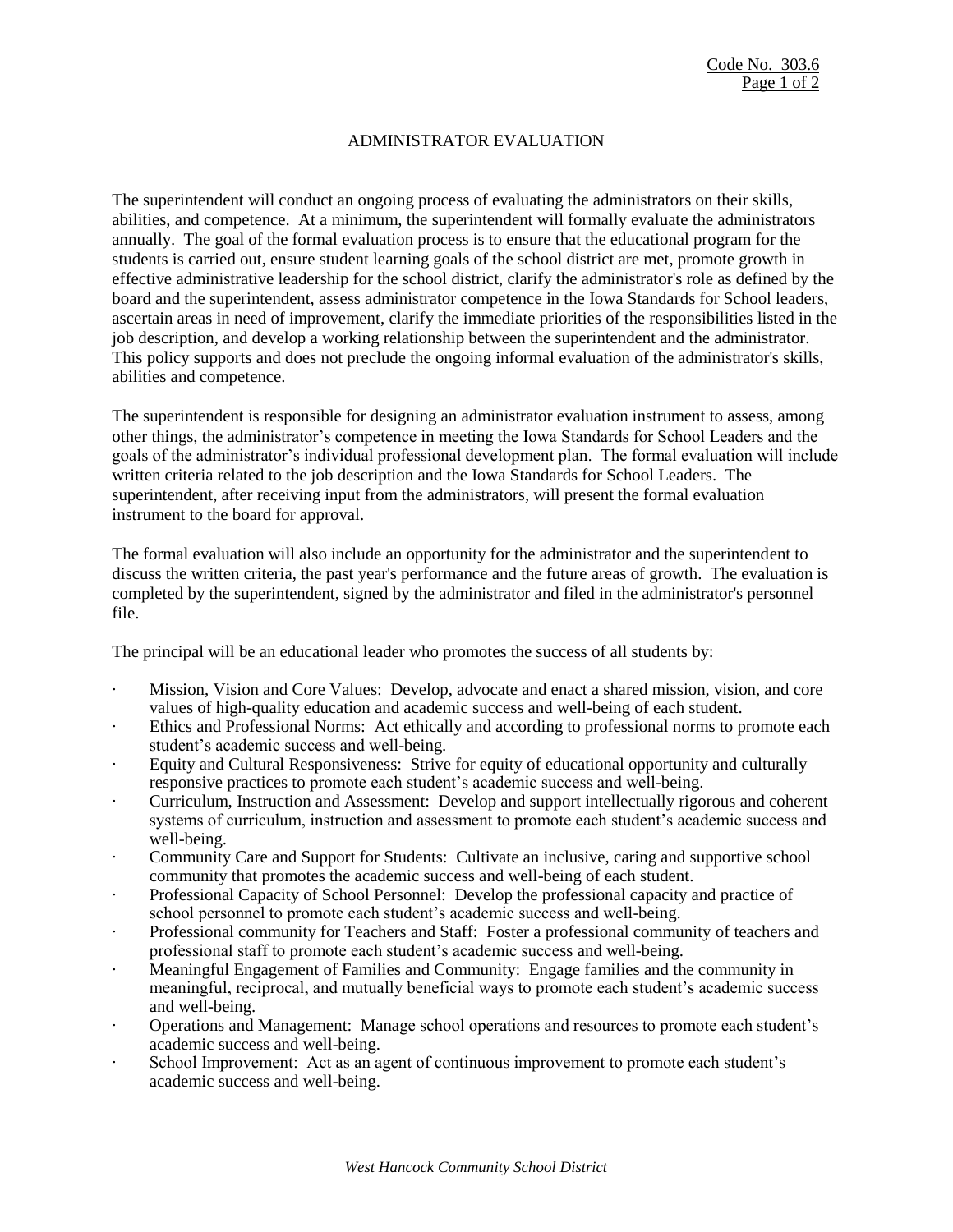#### ADMINISTRATOR EVALUATION

It is the responsibility of the superintendent to conduct a formal evaluation of the probationary administrators and nonprobationary administrators prior to May 15.

Legal Reference: Iowa Code §§ 279.8, .21-.23A (2015). 281 I.A.C. Ch 83; 12.3(4).

Cross Reference: 303 Administrative Employees

Approved June 12, 1995 Reviewed August 16, 2021 Revised August 16, 2021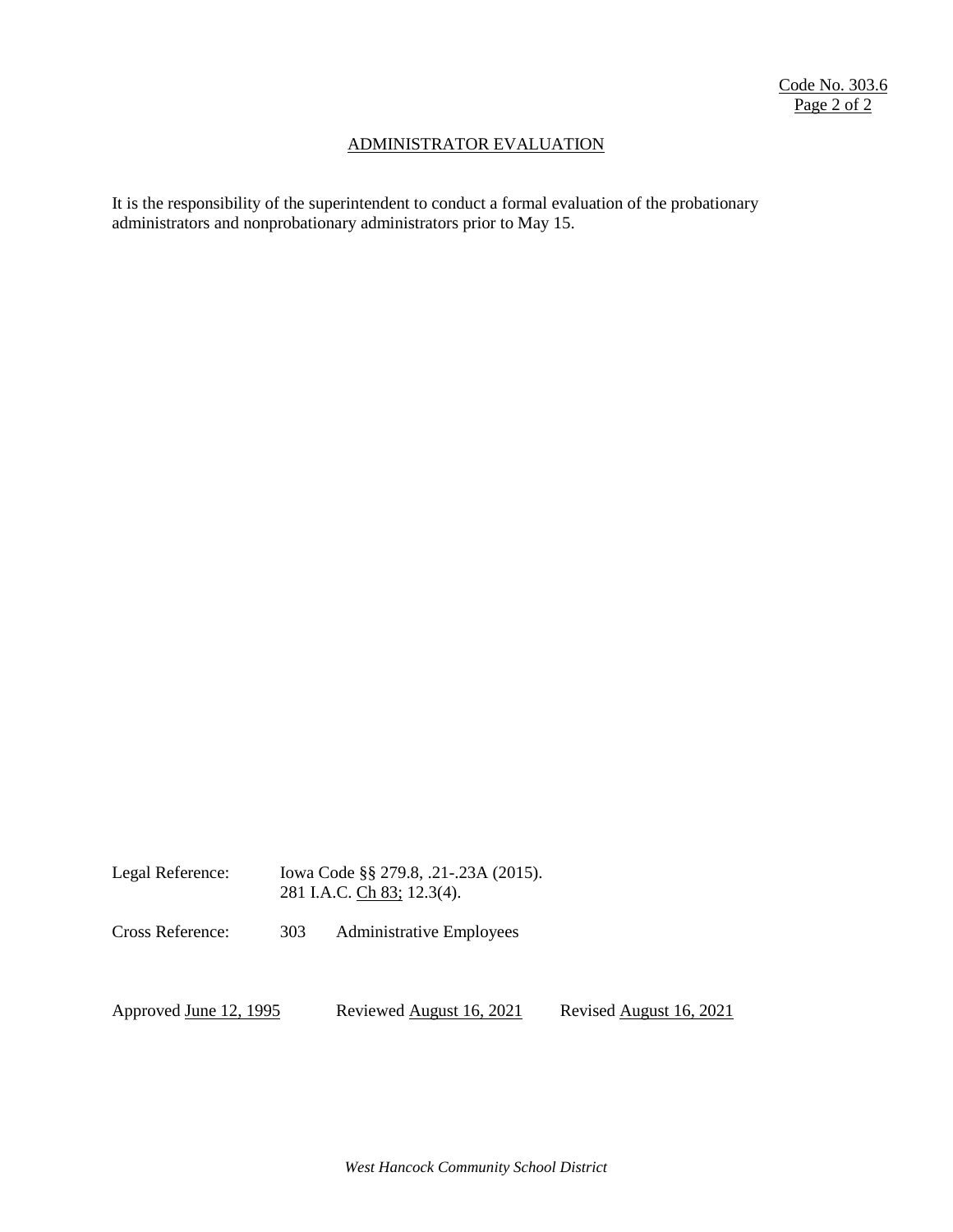#### ADMINISTRATOR PROFESSIONAL DEVELOPMENT

The board encourages the administrators to continue their professional growth by becoming involved in professional organizations, attending conferences, continuing their education, and participating in other professional activities.

It is the responsibility of the administrators to arrange their schedules in order to attend various conferences and events in which they are involved. Prior to attendance at an event, the administrator must receive approval from the superintendent. In the case where overnight travel or unusual expense is involved, the superintendent will bring it to the attention of the board prior to the administrator attending the event.

The administrator will report to the superintendent after an event.

| LULUI IWIVIUW.<br>$10.048 \times 10^{13}$ , $21.2012$ , $10.012$<br>281 I.A.C. 12.7. |       |                                                                                      |
|--------------------------------------------------------------------------------------|-------|--------------------------------------------------------------------------------------|
| Cross Reference:                                                                     | 401.7 | 302.6 Superintendent Professional Development<br><b>Employee Travel Compensation</b> |

Legal Reference: Iowa Code § 279.8 (2015).

Approved June 12, 1995 Reviewed August 16, 2021 Revised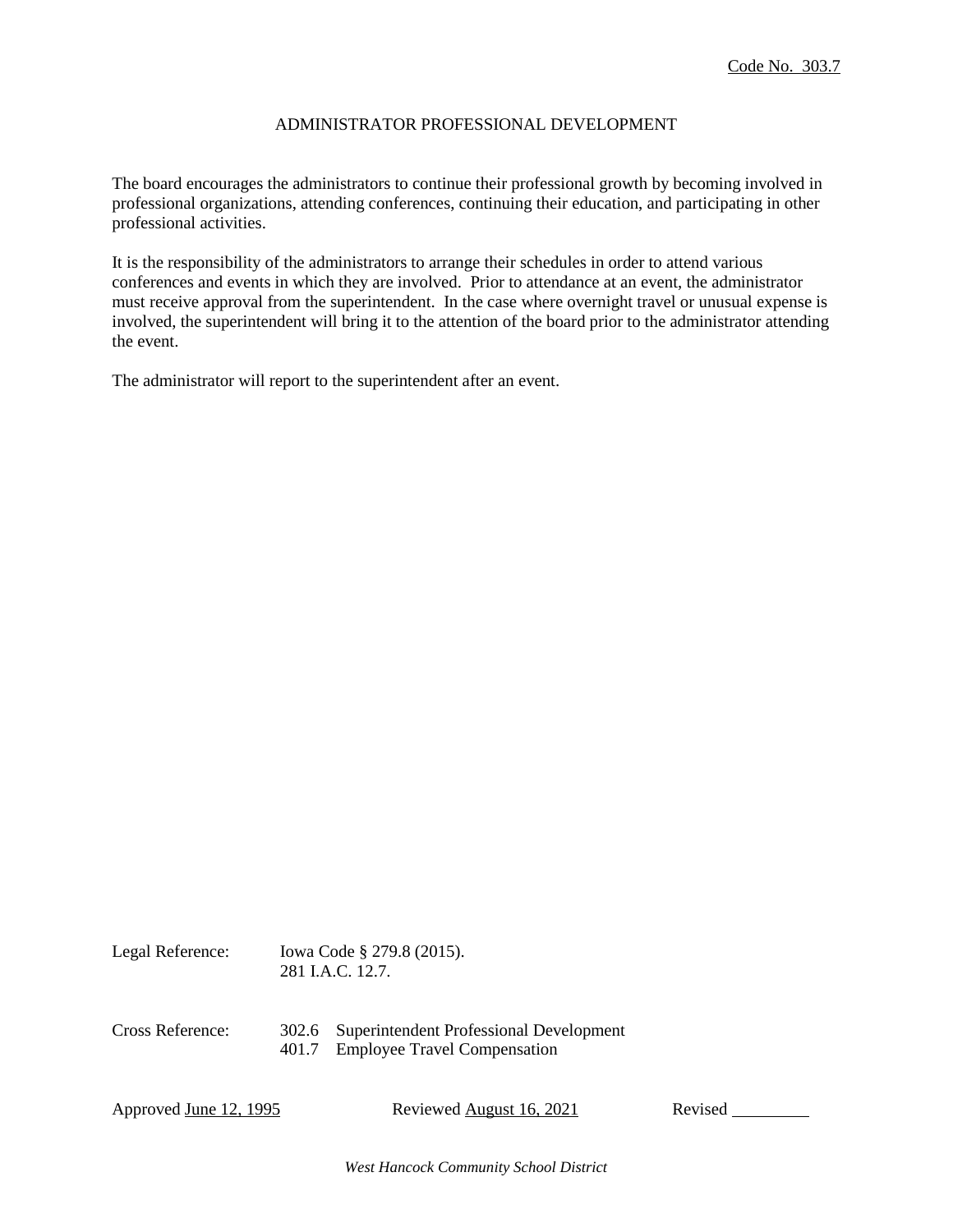## ADMINISTRATOR CIVIC ACTIVITIES

The board encourages the administrators to be involved in the school district community by belonging to community organizations and by attending and participating in school district community activities.

It is the responsibility of the administrators to become involved in school district community activities and events. It is within the discretion of the board to pay annual fees for professional organizations and activities.

Legal Reference: Iowa Code § 279.8 (2015).

Cross Reference: 302.7 Superintendent Civic Activities

Approved June 12, 1995 Reviewed August 16, 2021 Revised February 17, 2020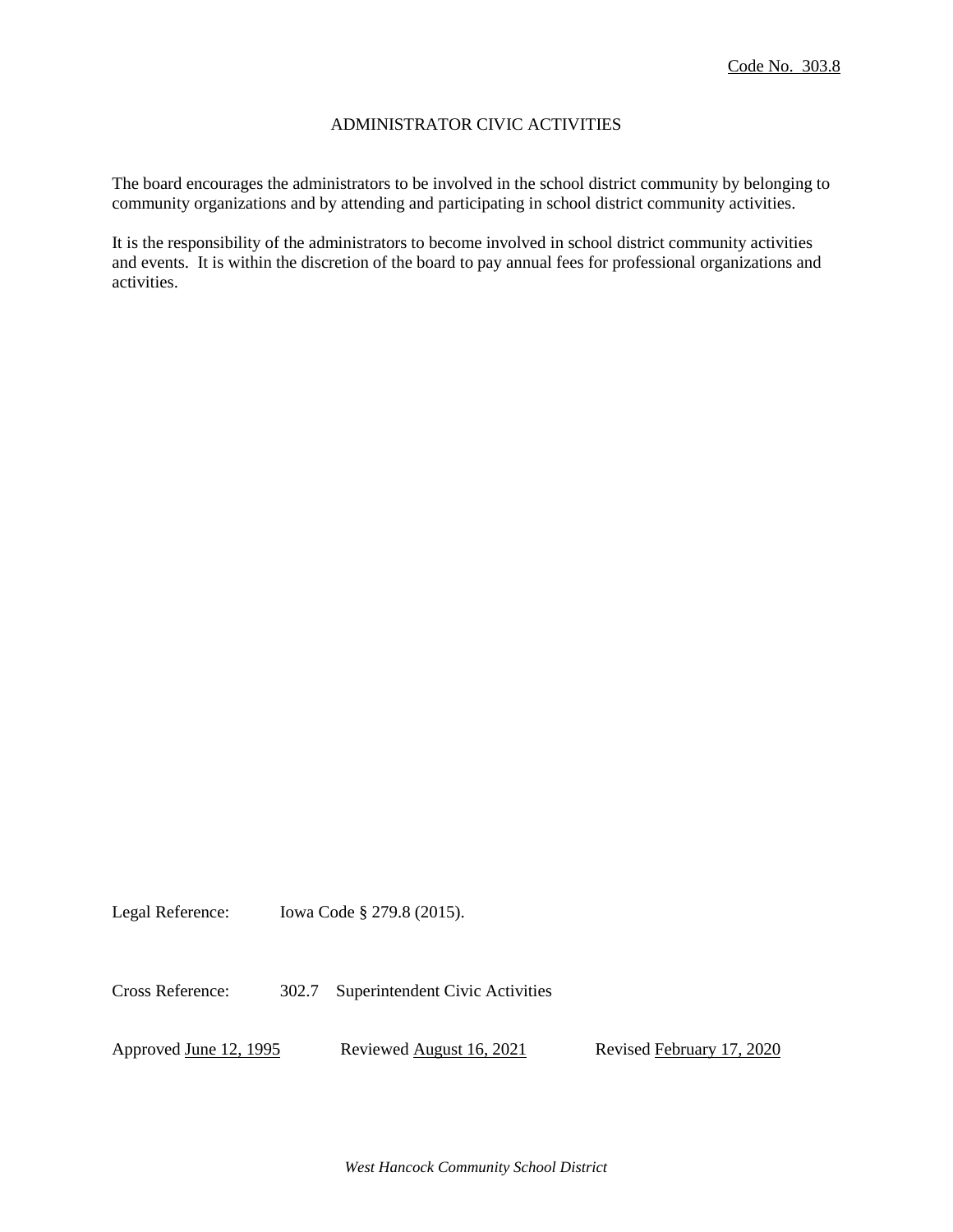# ADMINISTRATOR CONSULTING/OUTSIDE EMPLOYMENT

An administrative position is considered full-time employment. The board expects administrators to give the responsibilities of their positions in the school district precedence over other employment. An administrator may accept consulting or outside employment for pay as long as, in the judgment of the board and the superintendent, the work is conducted on the administrator's personal time and it does not interfere with the performance of the administrative duties contracted by the board.

The board reserves the right, however, to request the administrator cease the outside employment as a condition of continued employment. The board will give the administrator thirty days notice to cease outside employment.

Legal Reference: Iowa Code §§ 279.8, .21 (2015). Cross Reference: 303.3 Administrator Contract and Contract Nonrenewal

303.5 Administrator Duties

Approved <u>June 12, 1995</u> Reviewed August 16, 2021 Revised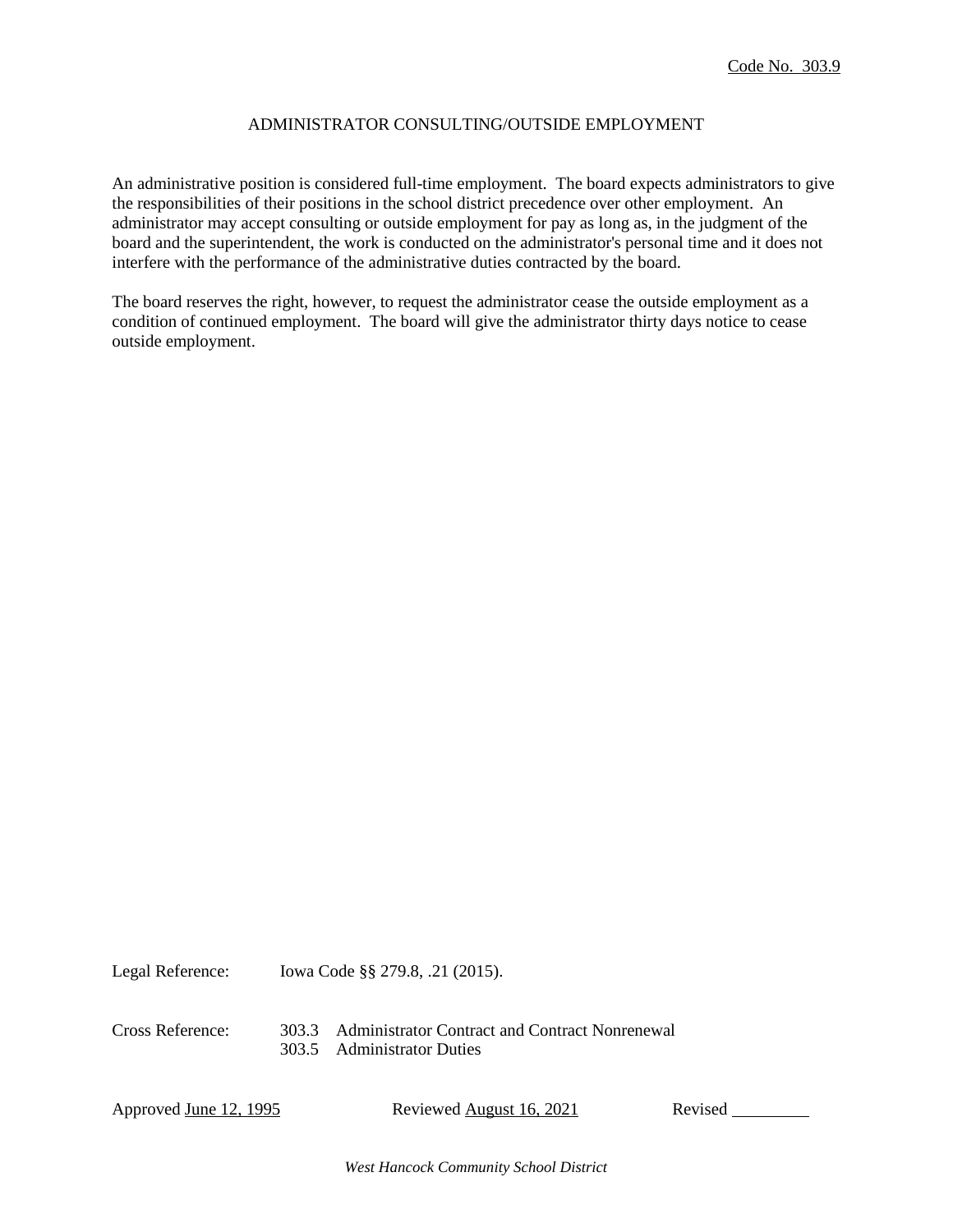### REDUCTION IN ADMINISTRATIVE PERSONNEL

The board shall have the discretion to determine the appropriate number of administrative personnel.

When considering a reduction in administrative personnel, the board shall consider the number of students to be enrolled, the condition of the facilities, the economic condition of the school district, the reassignment of duties among other administrative personnel, and other factors deemed relevant by the board.

The board shall consider the relative skills, ability, competence, experience, effectiveness, and qualifications of the administrators to do the available work, as well as other factors deemed relevant by the board in making reductions of administrative personnel.

| Legal Reference:       |            | Olds v. Board of Education, Nashua Community School District,<br>334 N.W.2d 765 (Iowa App. 1983).<br>Ar-We-Va Community School District v Long and Henkenius,<br>292 N.W.2d 492 (Iowa 1980).<br>In re Waterloo Community School District and Concerning<br>William J. Gowans, 338 N.W.2d 153 (Iowa 1983).<br>Iowa Code §§ 279.8, .21, .24 (2015). |         |
|------------------------|------------|---------------------------------------------------------------------------------------------------------------------------------------------------------------------------------------------------------------------------------------------------------------------------------------------------------------------------------------------------|---------|
| Cross Reference:       | 302<br>304 | Superintendent<br>Administrative Personnel                                                                                                                                                                                                                                                                                                        |         |
| Approved June 12, 1995 |            | Reviewed August 16, 2021                                                                                                                                                                                                                                                                                                                          | Revised |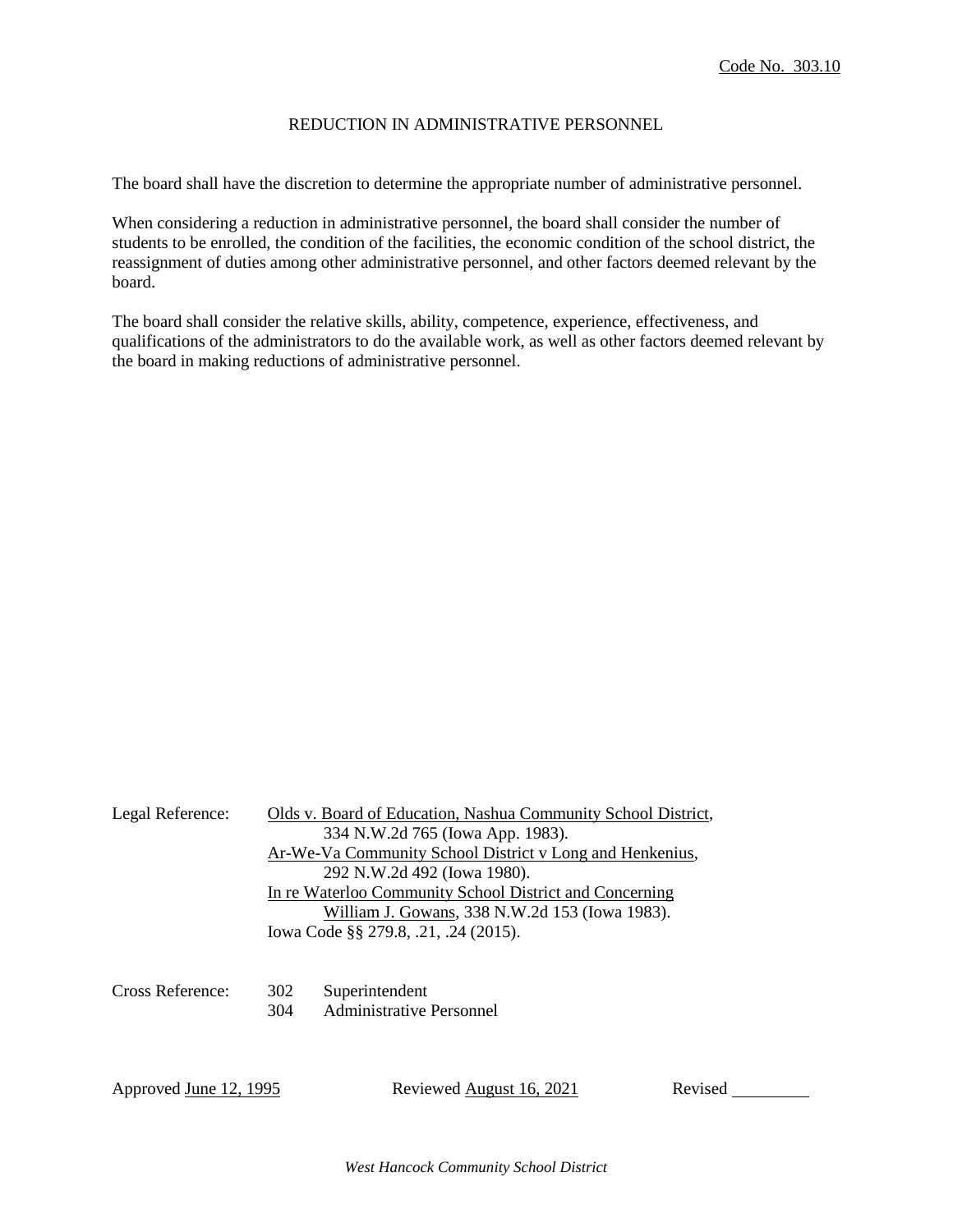## DEVELOPMENT AND ENFORCEMENT OF ADMINISTRATIVE REGULATIONS

Administrative regulations may be necessary to implement board policy. It is the responsibility of the superintendent to develop administrative regulations.

In developing the administrative regulations, the superintendent should consult with administrators or others likely to be affected by the regulations. Once the regulations are developed, employees, students and other members of the school district community will be informed in a manner determined by the superintendent.

The board will be kept informed of the administrative regulations utilized and their revisions. The board may review and recommend change of administrative regulations prior to their use in the school district if they are contrary to the intent of board policy.

It is the responsibility of the superintendent to enforce administrative regulations.

Legal Reference: Iowa Code § 279.8 (2015). Cross Reference: 209 Board of Directors' Management Procedures 304.2 Monitoring of Administrative Regulations

Approved <u>June 12, 1995</u> Reviewed August 16, 2021 Revised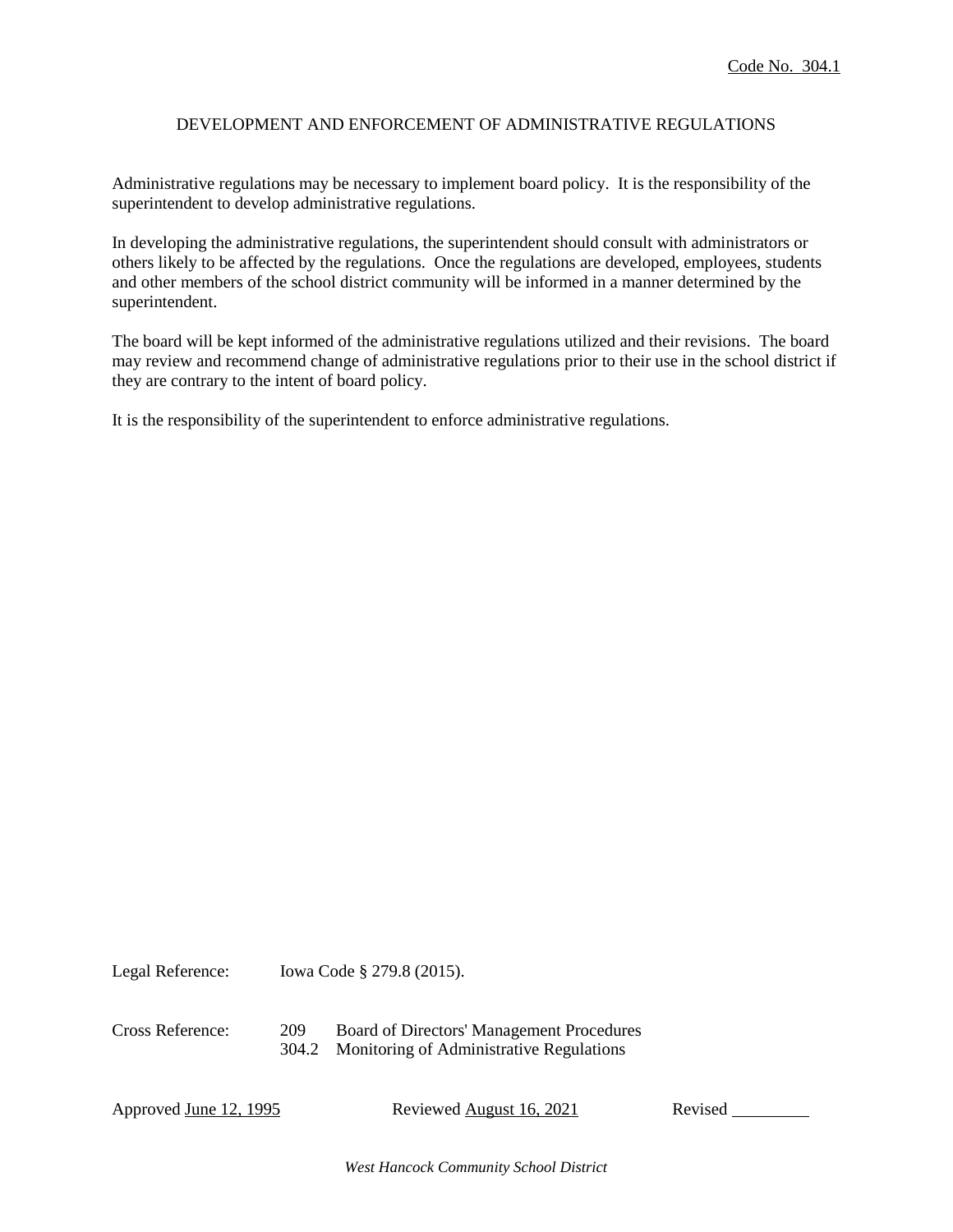## MONITORING OF ADMINISTRATIVE REGULATIONS

The administrative regulations will be monitored and revised when necessary. It is the responsibility of the superintendent to monitor and revise the administrative regulations.

The superintendent may rely on the board, administrators, employees, students, and other members of the school district community to inform the superintendent about the effect of and possible changes in the administrative regulations.

Legal Reference: Iowa Code §§ 279.8, .20 (2015). Cross Reference: 209 Board of Directors' Management Procedures 304.1 Development and Enforcement of Administrative Regulations

Approved June 12, 1995 Reviewed August 16, 2021 Revised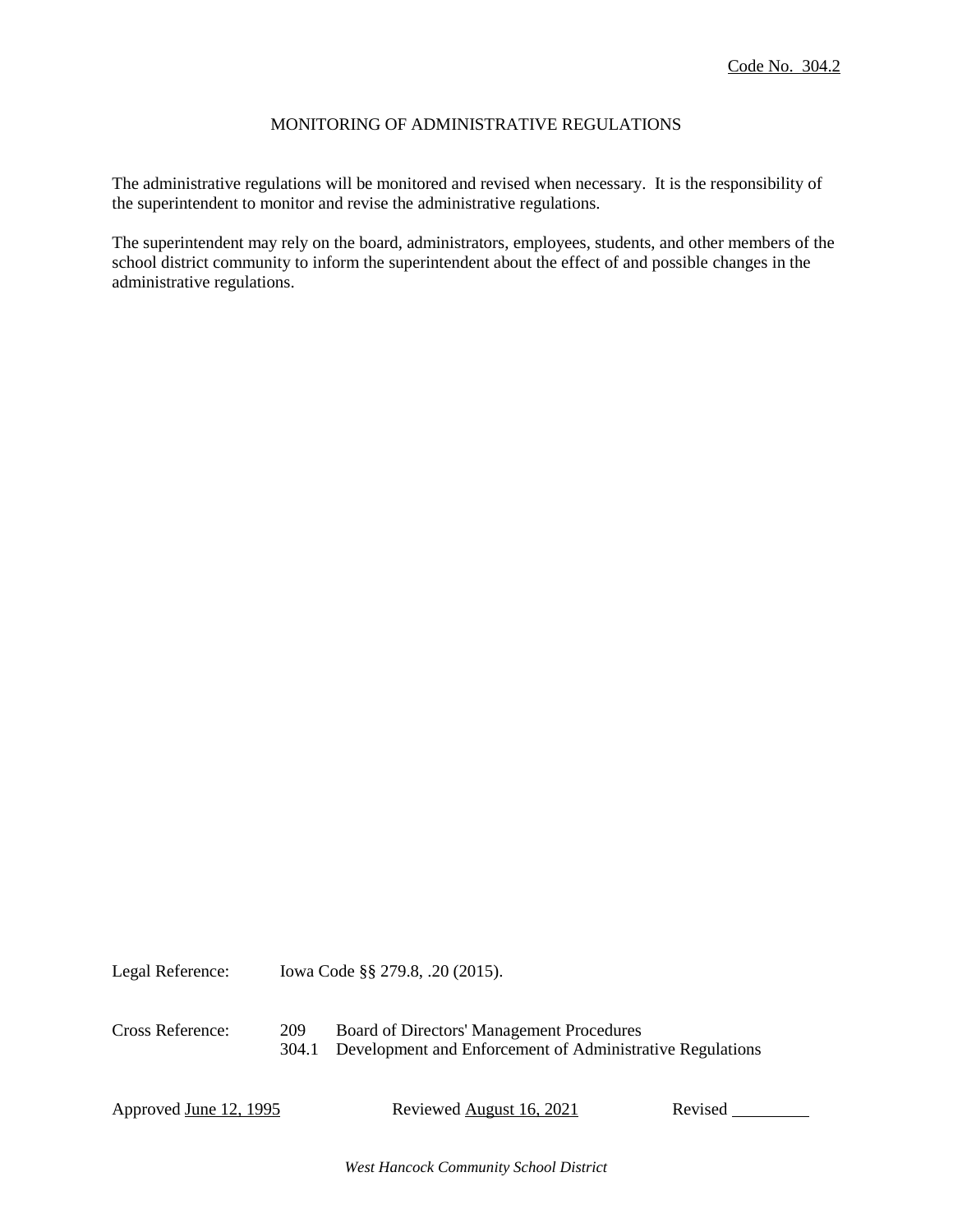#### ADMINISTRATION IN ABSENCE OF P0LICY

When there is no board policy in existence to provide guidance on a matter before the administration, the superintendent shall have the authority to exercise discretion based on the circumstances surrounding the situation.

Legal Reference: Iowa Code §§ 273.1, 279.8 (2015).

Cross Reference: 101 Educational Philosophy of the School District

200.3 Responsibilities of the Board of Directors

210 Board of Directors Management Procedures

Approved June 12, 1995 Reviewed August 16, 2021 Revised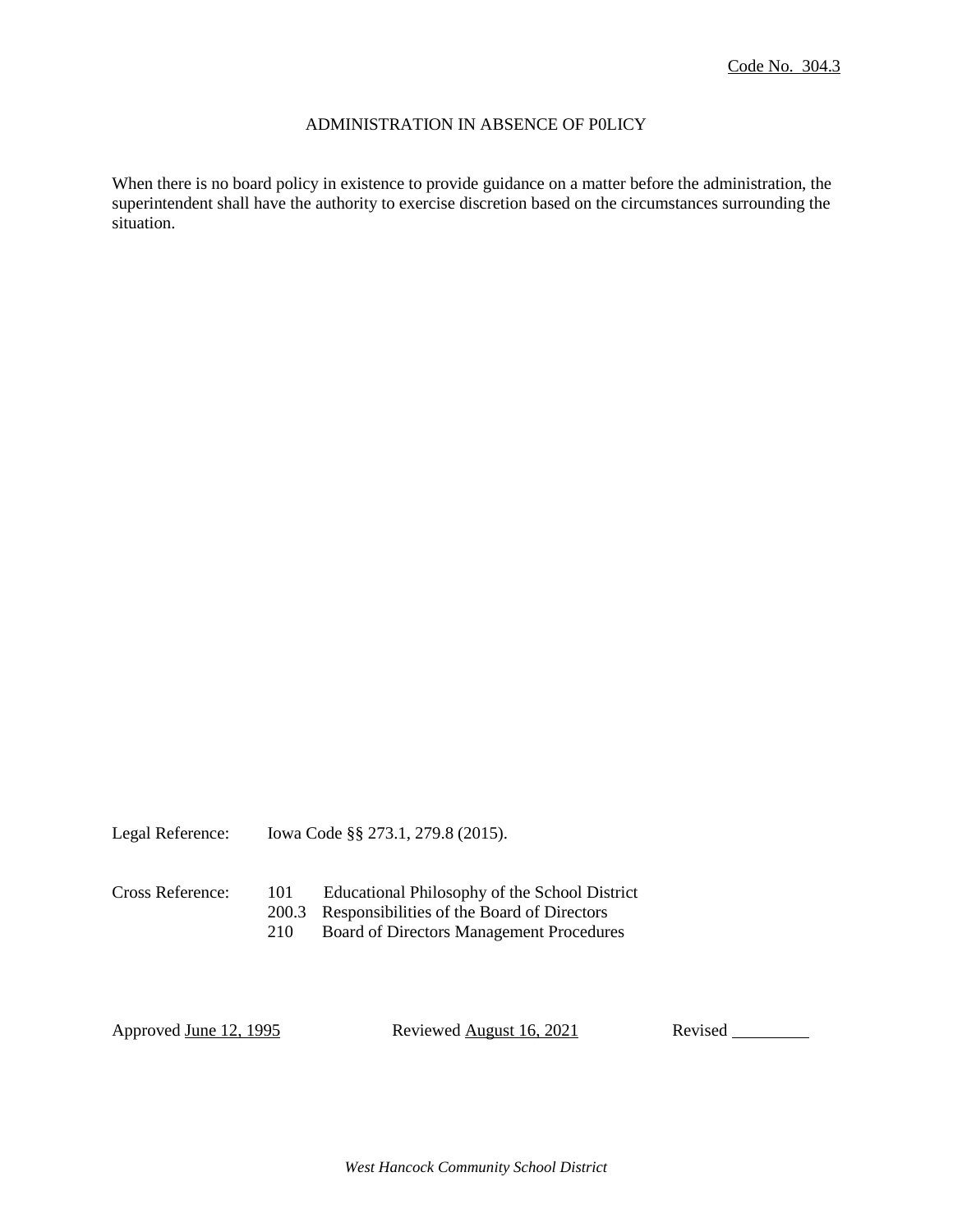#### ADMINISTRATOR CODE OF ETHICS

Administrators, as part of the educational leadership in the school district community, represent the views of the school district. Their actions, verbal and nonverbal, reflect the attitude and the beliefs of the school district. Therefore, administrators will conduct themselves professionally and in a manner fitting to their position.

Each administrator will follow the code of ethics stated in this policy. Failure to act in accordance with this code of ethics or in a professional manner, in the judgment of the board, will be grounds for discipline up to, and including, discharge.

The professional school administrator:

- Makes the education and well-being of students the fundamental value of all decision making.
- Fulfills all professional duties with honesty and integrity and always acts in a trustworthy and responsible manner.
- Supports the principle of due process and protects the civil and human rights of all individuals.
- Implements local, state and national laws.
- Advises the school board and implements the board's policies and administrative rules and regulations.
- Pursues appropriate measures to correct those laws, policies, and regulations that are not consistent with sound educational goals or that are not in the best interest of children.
- Avoids using his/her position for personal gain through political, social, religious, economic or other influences.
- Accepts academic degrees or professional certification only from accredited institutions.
- Maintains the standards and seeks to improve the effectiveness of the profession through research and continuing professional development.
- Honors all contracts until fulfillment, release or dissolution mutually agreed upon by all parties.
- Accepts responsibility and accountability for one's own actions and behaviors.
- Commits to serving others above self.

| Legal Reference: |     | lowa Code § 279.8 (2015).<br>282 J.A.C. 13. |  |
|------------------|-----|---------------------------------------------|--|
| Cross Reference: | 404 | <b>Employee Conduct and Appearance</b>      |  |

Approved June 12, 1995 Reviewed August 16, 2021 Revised April 14, 2008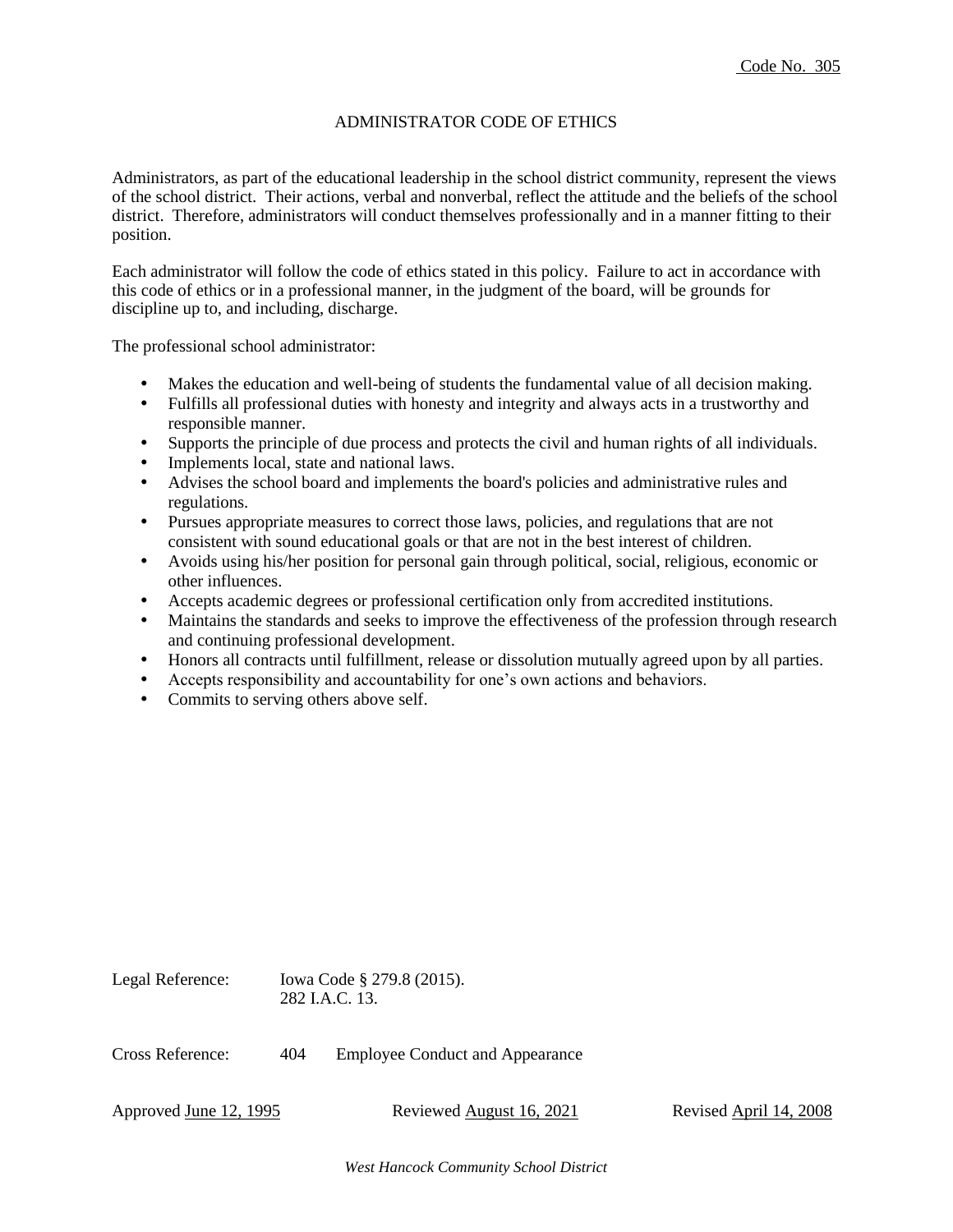# SUCCESSION OF AUTHORITY TO THE SUPERINTENDENT

In the absence of the superintendent, it is the responsibility of the other administrators to assume the superintendent's duties. The succession of authority to the superintendent shall be determined annually by the board president and the superintendent.

If the absence of the superintendent is temporary, the successor will assume only those duties and responsibilities of the superintendent that require immediate action. If the board determines the absence of the superintendent will be a lengthy one, the board will appoint an acting superintendent to assume the responsibilities of the superintendent. The successor will assume the duties when the successor learns of the superintendent's absence or when assigned by the superintendent or the board.

References to "superintendent" in this policy manual will mean the "superintendent or the superintendent's designee" unless otherwise stated in the board policy.

Legal Reference: Iowa Code § 279.8 (2015). 281 I.A.C. 12.4(4).

Cross Reference: 302 Superintendent

Approved <u>June 12, 1995</u> Reviewed August 16, 2021 Revised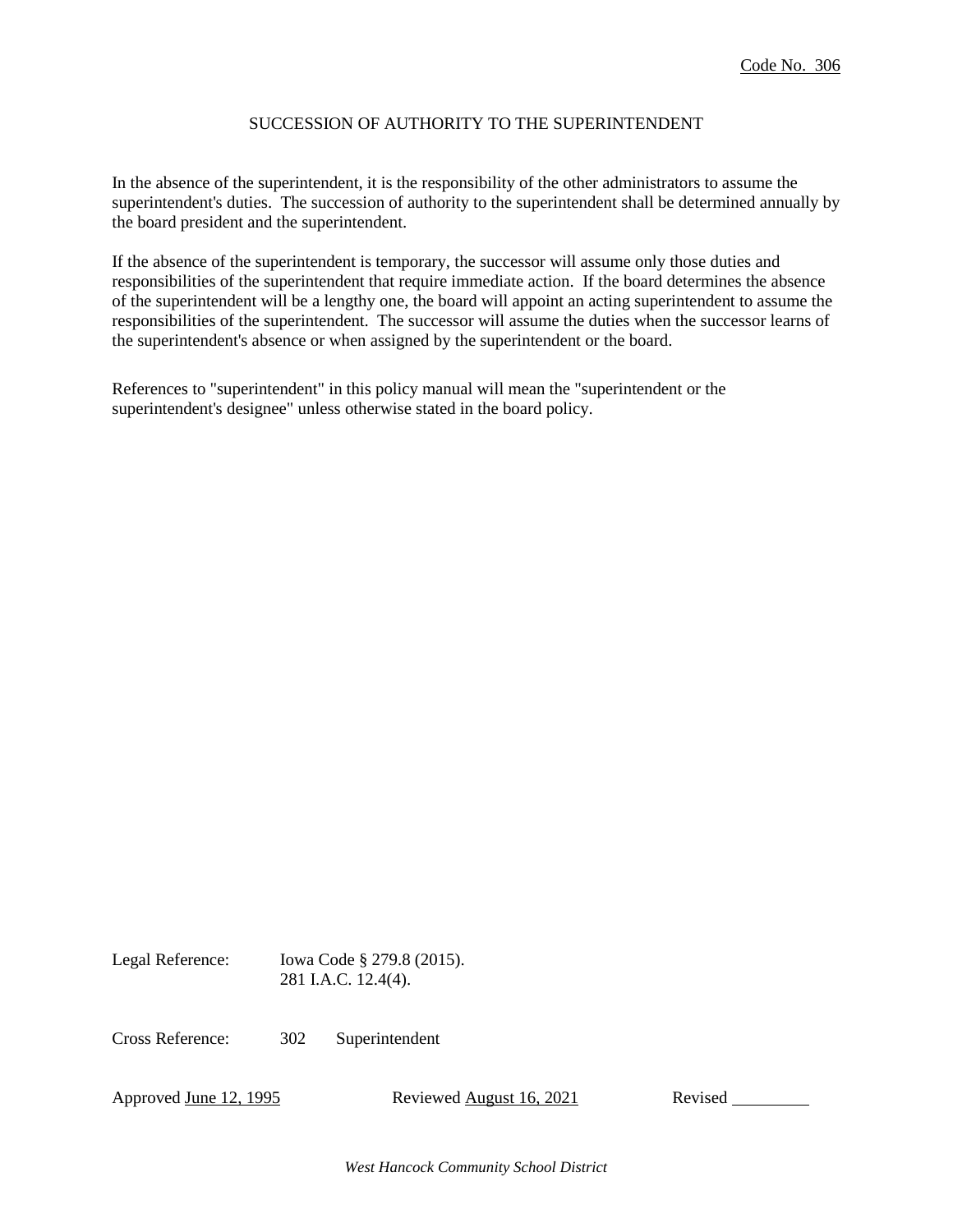## ADMINISTRATION AND BOARD OF DIRECTORS

The superintendent, as the executive officer of the board of directors, shall work closely with the board members, particularly the board president, to keep the board informed about school district operations. The board shall maintain contact with other administrators through the superintendent.

The administrators and other administrative personnel shall work with the board of directors through its executive officer, the superintendent. The administration, in working with the board of directors, shall assist the board by gathering information, as requested by the board, informing the board about school district operations, implementing board policy, and making recommendations.

The superintendent, unless excused by the board president, and the principals, unless excused by the superintendent, shall attend each board meeting during the months in which they are under contract.

| Legal Reference: | Iowa Code §§ 279.8, .20, .21, .23, .24 (2015). |
|------------------|------------------------------------------------|
|                  | 281 I.A.C. 11.4(9).                            |
|                  | 281 I.A.C. 12.4(4).                            |

| Cross Reference: | 301 | <b>Administrative Structure</b>         |
|------------------|-----|-----------------------------------------|
|                  | 304 | Policy Implementation                   |
|                  | 308 | <b>Administration and Relationships</b> |

Approved June 12, 1995 Reviewed August 16, 2021 Revised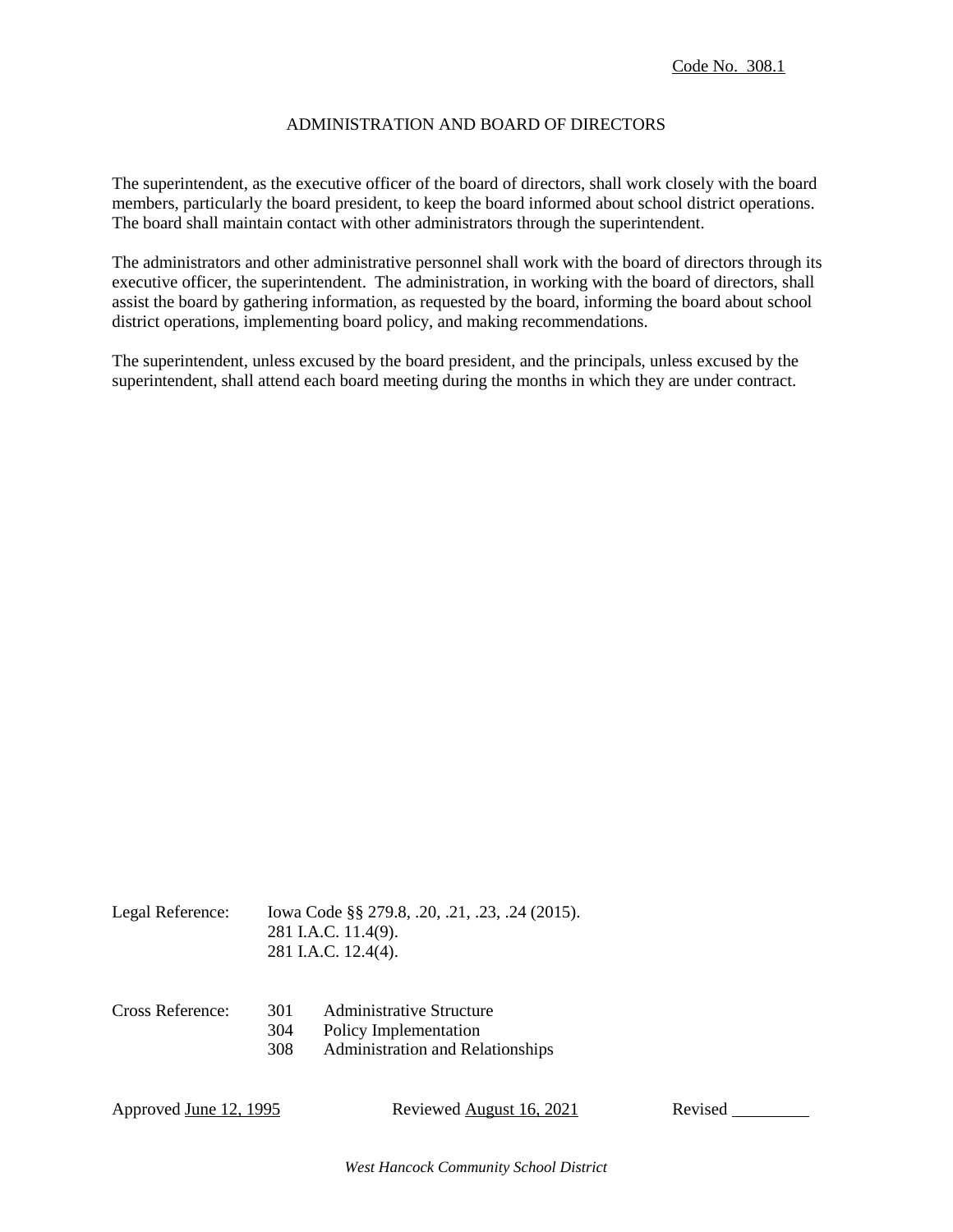#### ADMINISTRATION AND DISTRICT PERSONNEL

As managers of the school district, the administration shall recommend for employment the school district personnel, supervise them, and evaluate their performance. It shall be the responsibility of the administration to foster a positive attitude and to promote a cooperative effort among school district personnel. It also shall be the responsibility of the administration to prevent misunderstandings within the school district and the community about board policy. It shall be the responsibility of each administrator to provide leadership to the personnel, and it shall be the responsibility of each district employee to work cooperatively with the administration to accomplish the educational philosophy of the school district.

Questions and problems shall be resolved at the lowest organizational level nearest to the complaint. School district personnel shall be responsible to confer with their immediate supervisor on questions and problems for resolution. If resolution is not possible by their immediate supervisor, the individual shall discuss the matter with their building principal, if different than their immediate supervisor. If resolution is not possible by their building principal, individuals may bring it to the attention of the superintendent within five (5) days of their discussion with the building principal. If the superintendent is the employee's immediate supervisor, and if there is no resolution or plan for resolution by the superintendent within five (5) days of the individual's discussion with the superintendent, the individual may ask to have the question or problem placed on the board agenda at the next regular board meeting. The action of the board will be final.

| Legal Reference: | Iowa Code §§ 279.8, .20, .21, .23, .24 (2015). |  |  |
|------------------|------------------------------------------------|--|--|
|                  |                                                |  |  |

- 281 I.A.C. 11.4
- Cross Reference: 301 Administrative Structure 304 Policy Implementation 308 Administration and Relationships
	- 401.4 Employee Complaints

Approved June 12, 1995 Reviewed August 16, 2021 Revised August 25, 2015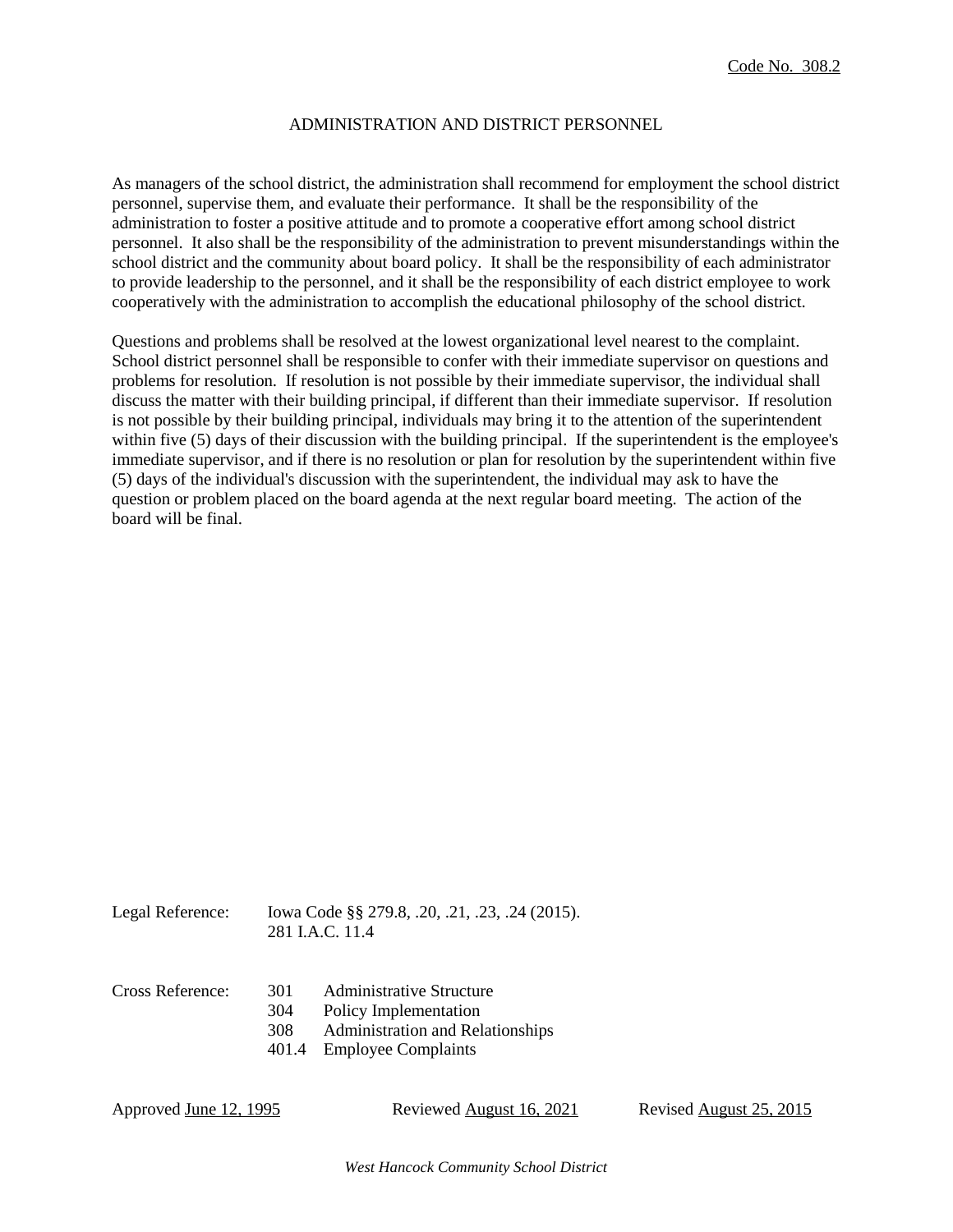## ADMINISTRATION AND ADJOINING DISTRICT ADMINISTRATORS

Efficiency and economics may be achieved by working with neighboring school districts in the offering of educational programs or in-service and the sharing of personnel.

The administration shall consider and explore opportunities to work with the adjoining school district to expand the opportunities for the students and personnel in the school district.

| Legal Reference: | Iowa Code §§ 28E, 279.8, .280.15, 442.39 (2015). |
|------------------|--------------------------------------------------|
|                  | 281 I.A.C. 11.4(9).                              |
|                  | 281 I.A.C. 12.4(4).                              |

| Cross Reference: | 301 | <b>Administrative Structure</b>         |
|------------------|-----|-----------------------------------------|
|                  | 304 | Policy Implementation                   |
|                  | 308 | <b>Administration and Relationships</b> |

Approved <u>June 12, 1995</u> Reviewed August 16, 2021 Revised